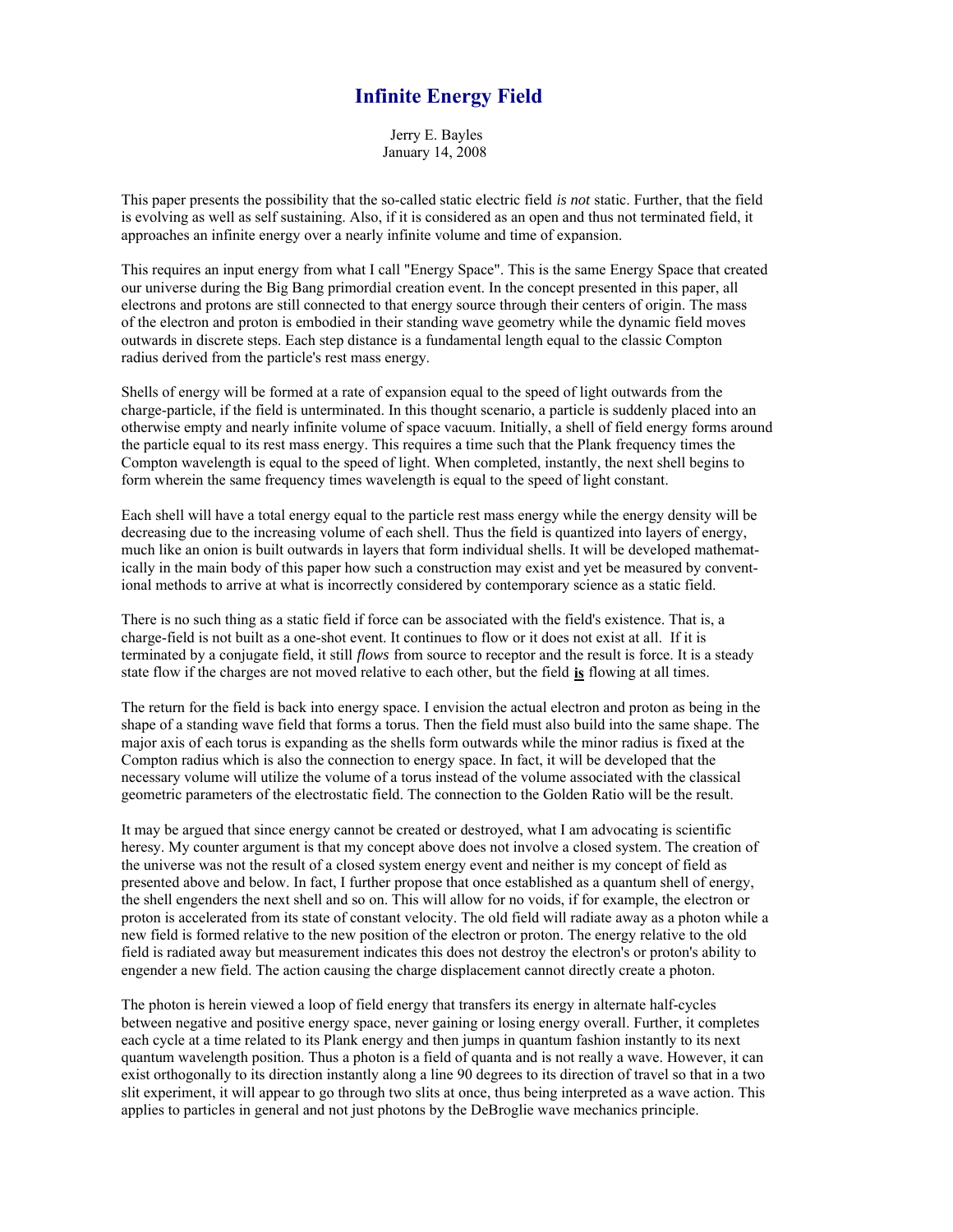1

The required parameters of calculation in S.I. units are:

$$
l_{q} := 2.817940920 \cdot 10^{-15} \text{ m}
$$
  $q_{0} := 1.602177330 \cdot 10^{-19} \text{ coul}$   $\epsilon_{0} := 8.854187817 \cdot 10^{-12} \cdot \frac{\text{farad}}{\text{m}}$   

$$
c := 2.997924580 \cdot 10^{08} \cdot \frac{\text{m}}{\text{sec}}
$$
 
$$
m_{e} := 9.109389700 \cdot 10^{-31} \text{ kg}
$$
  $\alpha := 7.297353080 \cdot 10^{-03}$ 

The geneses of the first 10 field layers is established as:  $n := 1, 2... 10$ 

$$
E_p := \frac{q_o^2}{16 \cdot \epsilon_o \cdot l_q} \cdot \frac{4}{\pi} \qquad \Delta Vol(n) := \left[2 \cdot \pi^2 \cdot \left[(n) \cdot l_q\right]^3\right] - \left[2 \cdot \pi^2 \cdot \left[(n-1) \cdot l_q\right]^3\right] \qquad \Delta E_d(n) := \frac{E_p}{\Delta Vol(n)} \qquad \qquad 1)
$$

The product of the shell volume times the shell energy density is a constant equal to  $E_p$  above.

$$
\Delta \text{ VOLUME} \qquad \text{X} \qquad \Delta \text{ ENERGY DENSITY} \quad = \qquad \text{SHEL ENERGY CONSTANT}, \text{E}_\text{p}
$$

| $\Delta \text{Vol}(n) =$       | $\Delta E_d(n)$ = |                | $\Delta \text{Vol}(n) \cdot \Delta E_d(n) =$ |       |
|--------------------------------|-------------------|----------------|----------------------------------------------|-------|
| 4.4169795836-10 - 43<br>3<br>m | 1.8535542232-1029 | joule          | 8.1871111609-10 -14                          | joule |
| 3.0918857085-10 -42            | 2.6479346045-1028 | m <sup>3</sup> | 8.1871111609-10 -14                          |       |
| 8.3922612088-10 -42            | 9.755548543-1027  |                | 8.1871111609-10 -14                          |       |
| 1.6342824459-10 -41            | 5.0096060086-1027 |                | 8.1871111609-10 -14                          |       |
| 2.694357546-10 -41             | 3.0386134806-1027 |                | 8.1871111609-10 -14                          |       |
| 4.0194514211-10 -41            | 2.0368727727-1027 |                | 8.1871111609-10 -14                          |       |
| 5.6095640712-10 -41            | 1.4594915143-1027 |                | 8.1871111609-10 -14                          |       |
| 7.4646954963-10 -41            | 1.0967776469-1027 |                | 8.1871111609-10 -14                          |       |
| -41<br>9.5848456964-10         | 8.5417245308-1026 |                | 8.1871111609-10 -14                          |       |
| 1.1970014672-10 -40            | 6.8396834804-1026 |                | 8.1871111609-10 -14                          |       |

2)

What will be developed is that the energy measured at increasing distances from the source falls off as  $1/r$ which agrees with classic physics measurements. However, the quantized method will arrive at the same conclusion by taking into account a variable area torus interface that will yield the same results as the classic method utilizing a constant area probe at increasing distances.

Thus, the field is quantized into shells of constant energy, each being a width equal to twice the classic radius of the electron. This relates to the Heisenberg expression ∆**E x** ∆**T = h** so that the field frequency related to the rest mass energy of the electron does not degenerate with distance. For a so called static field, a degenerate frequency or energy field by ∆**E = h**∆**f** would amount to destruction of energy which is not allowed since **energy in a closed system (or established shell in this case) cannot be created or destroyed**.

In the classic sense, since a *continuous* field of decreasing energy per unit volume with increasing distance is assumed, this would amount to a decreasing amount of energy in a linear fashion and thus radiation of the field in the form of  $\Delta E = h \Delta f$ .

It is therefore likely that in the quantized theory presented herein, if we consider the field that reaches outwards from a single electron into an infinitely large unterminated space vacuum, where also the electron is suddenly created in that same isolated space, the total field created over time approaches an infinite energy. Finally, it is also my proposal that the energy that creates the electron and proton field via the geometry of the related torus comes from the same infinite energy space that created the original Big Bang.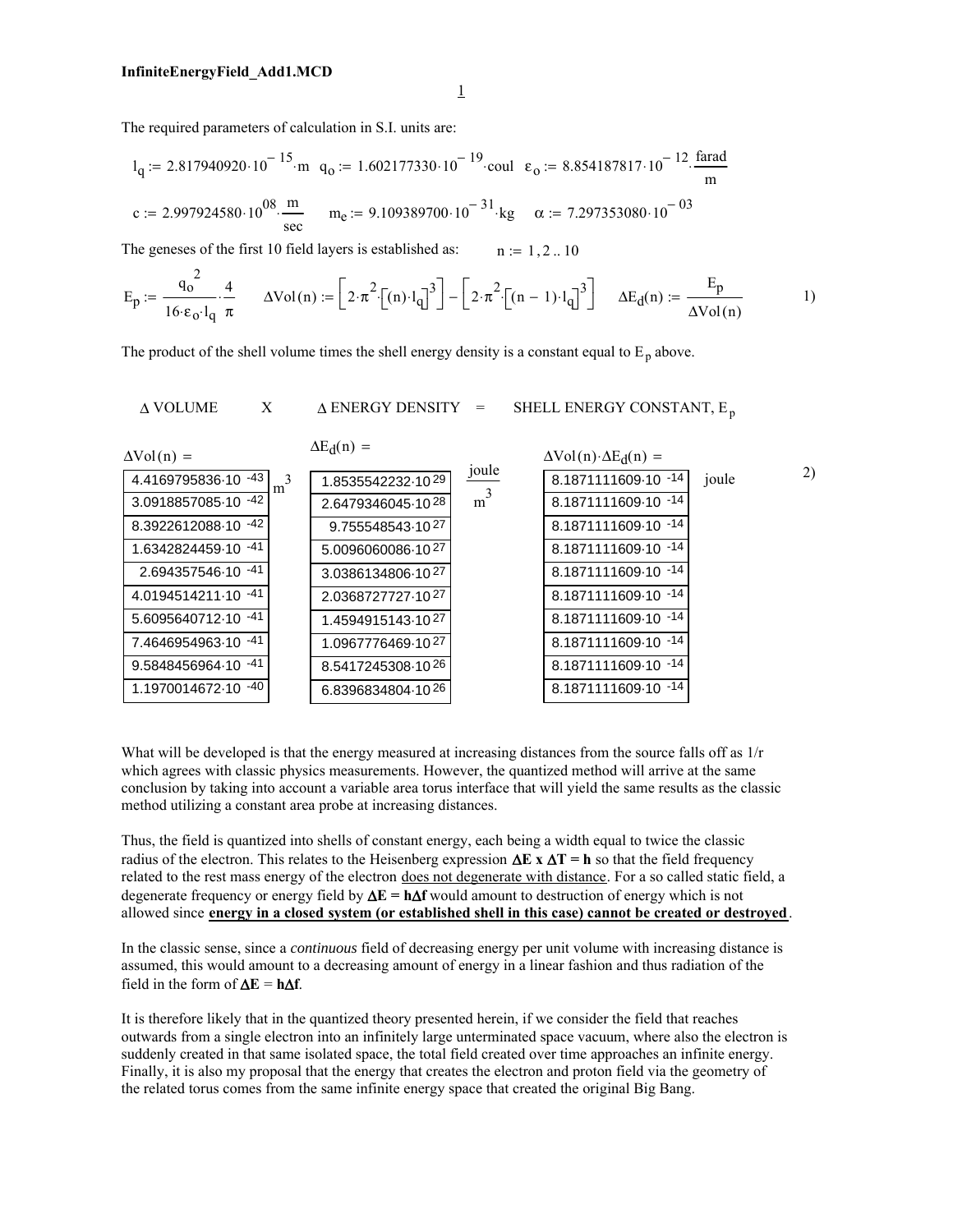In this work, ∆torus volume divided into energy potential yields ∆energy density as shown below:

$$
\frac{\left(\frac{q_0^2}{16 \cdot \epsilon_0 \cdot l_q}\right)\left(\frac{4}{\pi}\right)}{\left(2 \cdot \pi^2 \cdot l_q^3\right)}
$$
 simplifies to  $\frac{1}{8} \cdot \frac{q_0^2}{\left[\pi^3 \cdot \left(\epsilon_0 \cdot l_q^4\right)\right]}$  equals energy density  $\frac{q_0^2}{\left[8 \cdot \pi^3 \cdot \left(\epsilon_0 \cdot l_q^4\right)\right]}$  3)

A variable *major radius* torus ring is formed as shown in the below equation. The area of a torus is given as 4 times  $\pi^2$  times the variable major radius n(l<sub>q</sub>) times the minor radius l<sub>q</sub>. The variable (n) increases the classic electron radius by whole integer steps to form the increasing major radius. This increases the major (circular) radius of the energy torus accordingly. The constant  $4/\pi$  is shown as a part of the total particle/field geometry and also yields a fundamental angle related to the rise of the apothem of the Great Pyramid at Giza.

Ionized Hydrogen would build an energy field, via the proton torus geometry connection to energy space, greater than the atomic form would allow in the closely terminated atomic form. When the proton recaptures the electron, a great deal of energy stored in the expanded field would suddenly be released.

Below is shown a comparison of the conventional expectation field energy measurement  $\Delta E_p(n)$  compared to the area gated form  $\Psi_e(n)$  involving the added terms related to the square root of the golden ration (4/ $\pi$ ) and the increasing major torus radius  $(n^l)$  multiplied by the electron classic minor radius  $(l_q)$ .

$$
\Delta E_p(n) := \frac{q_0^2}{16 \cdot \epsilon_0 \cdot (n \cdot l_q)} \cdot \frac{4}{\pi} \qquad \Psi_e(n) := \Delta Vol(n) \cdot \Delta E_d(n) \cdot \left[ \frac{\left(\frac{4}{\pi}\right) \cdot \pi^2 \cdot l_q^2}{\left(\frac{4}{\pi}\right) \cdot \pi^2 \cdot (n \cdot l_q) \cdot (l_q)} \right] \qquad (4)
$$

| $\Delta E_p(n)$ =   |       | $\Psi_e(n) =$        |       |                                                                                      |
|---------------------|-------|----------------------|-------|--------------------------------------------------------------------------------------|
| 8.1871111609-10 -14 | joule | 8.1871111609-10 -14  | joule | The above equation<br>does not cancel like                                           |
| 4.0935555804-10 -14 |       | 4.0935555804-10 -14  |       | terms to illustrate the<br>possible geometry of<br>the field related to the          |
| 2.7290370536-10 -14 |       | 2.7290370536-10 -14  |       |                                                                                      |
| 2.0467777902-10 -14 |       | 2.0467777902-10 -14  |       |                                                                                      |
| 1.6374222322-10 -14 |       | 1.6374222322-10 - 14 |       | golden ratio. The terms<br>inside of the above                                       |
| 1.3645185268-10 -14 |       | 1.3645185268-10 -14  |       | equation's bracket                                                                   |
| 1.1695873087-10 -14 |       | 1.1695873087-10 -14  |       | derive a ratio of the                                                                |
| 1.0233888951-10 -14 |       | 1.0233888951-10 -14  |       | increasing torus area in<br>the denominator                                          |
| 9.0967901787-10 -15 |       | 9.0967901787-10 -15  |       | divided into a fixed                                                                 |
| 8.1871111609-10 -15 |       | 8.1871111609-10 -15  |       | probe area correspon-<br>ding to the fixed area of<br>a measurement of the<br>field. |

The first 1000 classic  $(l_q)$  electron quantum radii field layers will yield the total summation of energy:

n := 1, 2...1000 
$$
\Psi \text{pot}_{e}(n) := \Delta \text{Vol}(n) \cdot \Delta E_{d}(n)
$$
  

$$
\sum_{n} \Psi \text{pot}_{e}(n) = 8.1871111609 \times 10^{-11} \text{ joule}
$$
5)

Obviously, the field cannot be static, as the above analysis shows.  $E_e := m_e c^2$   $E_e = 8.187111168 \times 10^{-14}$  joule 6) Note that the electron rest mass energy is given as: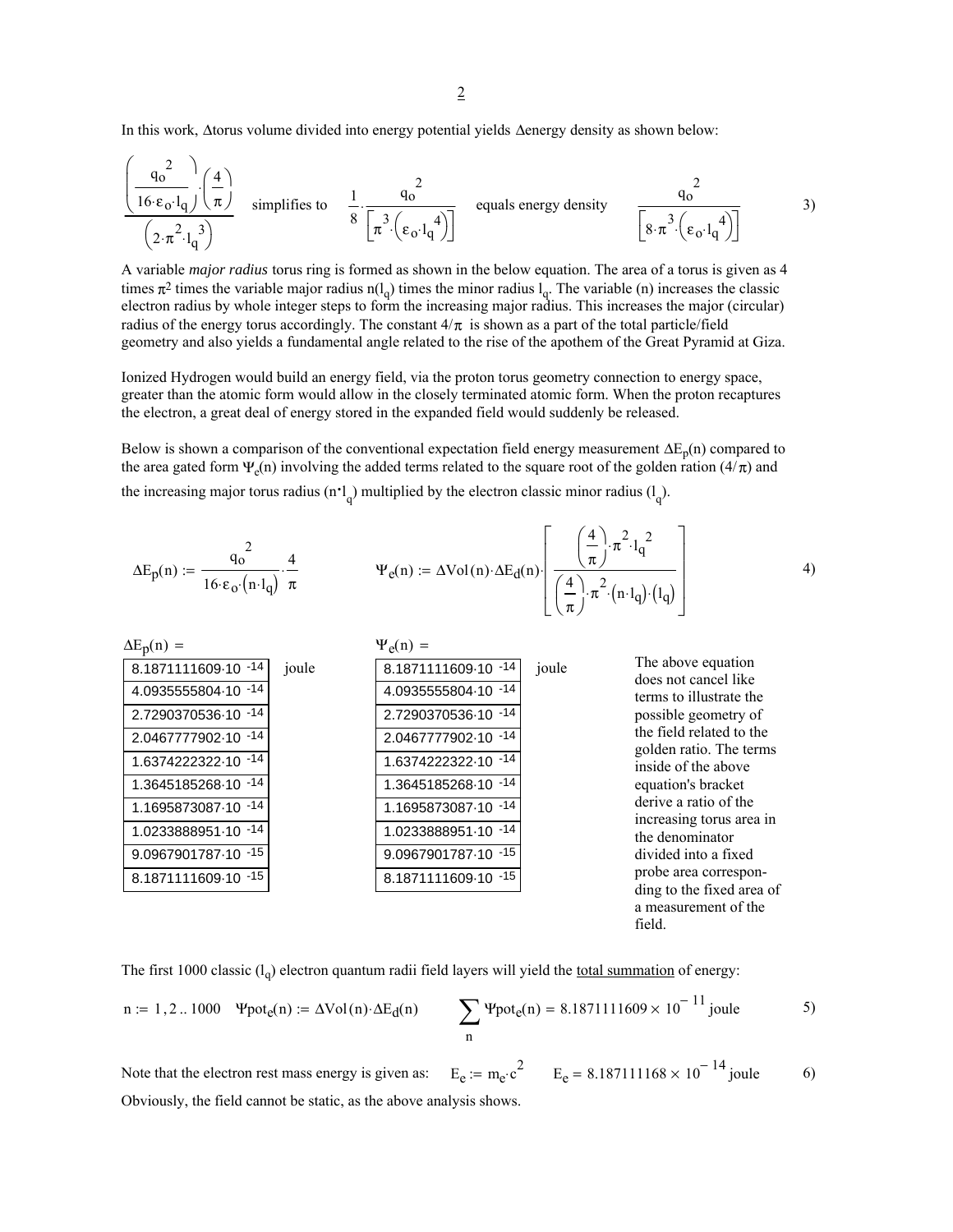Now let: 
$$
h := 6.626075500 \cdot 10^{-34}
$$
 joule-sec and  $Ed_{torus} := \frac{q_0^2}{\left[8 \cdot \pi^3 \cdot \left(\epsilon_0 \cdot l_q^4\right)\right]}$  7)

Energy density times the velocity of light yields the Poynting vector power of:

$$
S := Ed_{torus} \cdot c \cdot \alpha
$$
 or, 
$$
S = 4.0550046645 \times 10^{35} \frac{\text{watt}}{\text{m}^2}
$$
 (Alpha ( $\alpha$ ) reduces c to the velocity of the n1 orbital of Hydrogen.)

Let the Compton electron 'time' be stated as:

$$
t_e := \frac{h}{m_e \cdot c^2}
$$
  $t_e = 8.0933009996 \times 10^{-21} \text{ sec}$  9)

Finally, allowing for a *time x area gate* to be applied to the tremendous Poynting vector power above:

E := (S) 
$$
t_e \pi l_q^2
$$
 E = 8.1871112279 × 10<sup>-14</sup> joule = electron rest mass energy. 10)

The utilization of t<sub>e</sub> signifies that the electron *pulses* its energy into expanding and thus sequential field layers at the rate of the inverse of the time of  $t_e$ . This approximates an onion skin appearance to the field if an onion were shaped like a torus.

#### **The torus shape of the field and of the source electron and proton is arrived at as shown below.**

The contemporary or classic form of the electron field arrives at an energy density equation of:

$$
E_d = \frac{1}{2} \cdot \varepsilon_o \cdot E_v^2
$$
 where  $E_v$  is the field in volts/meter:  $E_v = \frac{q_o}{4 \cdot \pi \cdot \varepsilon_o \cdot r^2}$  [1]

Then

$$
E_{d} = \frac{1}{2} \cdot \varepsilon_{0} \cdot \left(\frac{q_{0}}{4 \cdot \pi \cdot \varepsilon_{0} \cdot r^{2}}\right)^{2} \quad \text{simpifies to} \qquad E_{d} = \frac{q_{0}^{2}}{32 \cdot \pi^{2} \cdot \varepsilon_{0} \cdot r^{4}} \quad (= \text{Classic volume.}) \tag{12}
$$

$$
\frac{32 \cdot \pi^2 \cdot \epsilon_0 \cdot l_q^4}{8 \cdot \pi^3 \cdot (\epsilon_0 \cdot l_q^4)}
$$
 simplifies to:  $\frac{4}{\pi}$  **This is very close to the square root of the**  
golden ratio which is ubiquitous in the design  
and growth of natural processes.

The  $4/\pi$  form for the volume ratios of the classic field to the quantum torus field reveals a field that is the basis of unlimited energy by revealing an *evolving* quantum torus structured field instead of a static field.

Therefore, the following is postulated: The universe is not static, since it is expanding. It is growing, or evolving. As a result, it is not a closed system. It has been said, "As above, so below!" Then it should be no surprise to find that the basic particles such as the electron and proton, are not separate from the same energy field that not only created all matter but drives the universe to expand as well.

This takes us all the way back to my first publication involving my electrogravitational field theory. This work is titled "*Electrogravitation As A Unified Field Theory*," Chapter 1, specifically, pp 8 through 9. Therein I developed the torus model of the electron and the math that supported that conclusion. This work is available for free downloading in Adobe Acrobat PDF format at: http://www.electrogravity.com.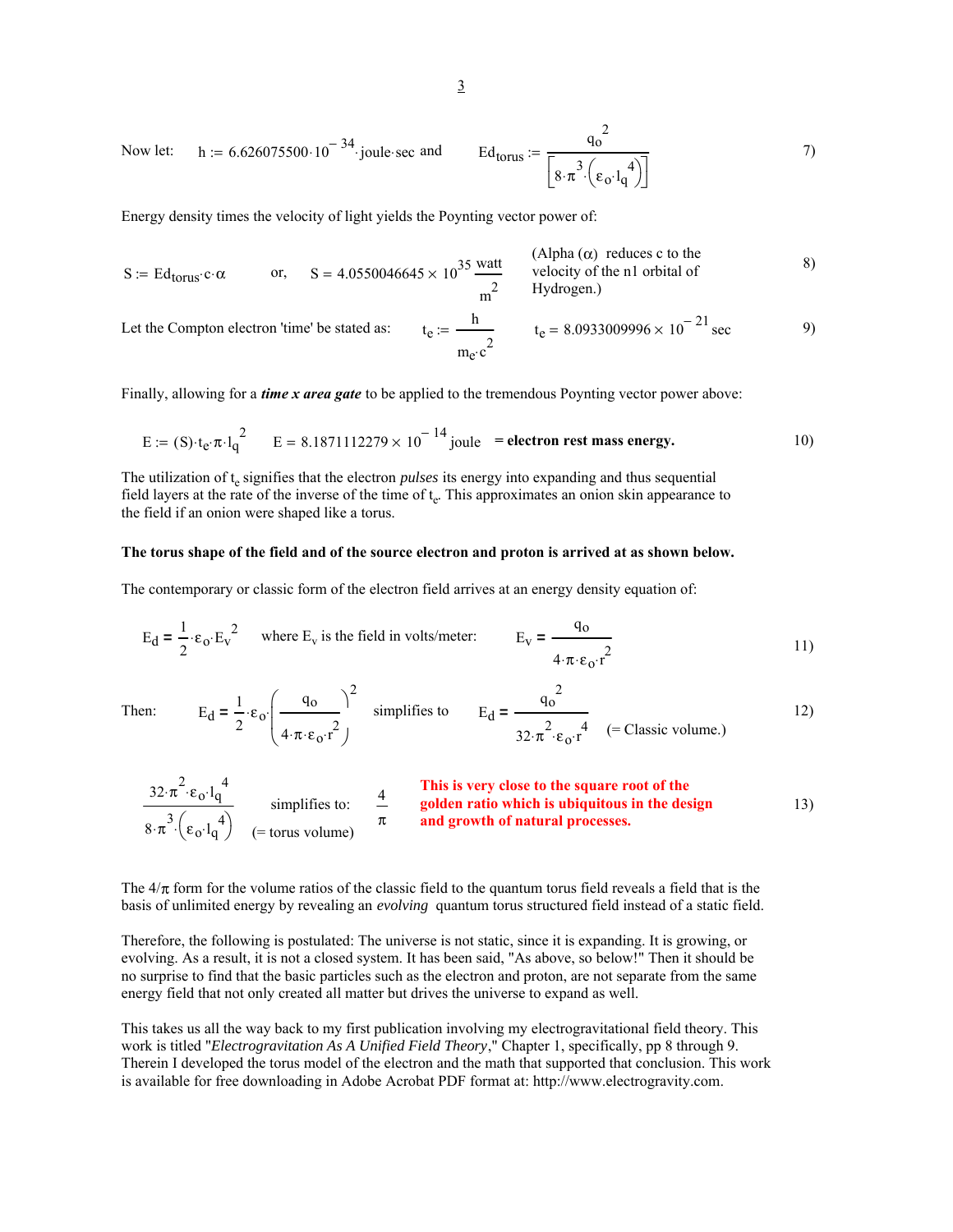For the case of the magnetic field, the electron or proton is first considered as moving along a circular (helix) path in that infinite space vacuum mentioned above. Its rate of inline progress related to its distance of rotation is connected to the  $4/\pi$  ratio as outlined above. It is continually creating a magnetic field relative to its charge and velocity. No energy is applied to the electron to aid its motion since it began its existence and yet, the magnetic field is building outwards along the path of the moving charge. It is obvious that this cannot be a static energy scenario even for the simple case of linear non-accelerated motion. As the electron or proton continues to build the field, the electron or proton does not lose any rest mass or charge in the process, but simply continues to generate more magnetic and electric field layers as it moves along..

Now if we accelerate the isolated charge-particle, the field forms a photon and radiates away. Yet, the charge-particle's rest mass energy does not crease to exist or even in the least diminish. Further, the charge associated with that particle does still exist and it also continues to create more field energy without itself being in the least diminished. The 'push' that accelerated the charge created a rift in the field that will be selfhealing. Finally, it is a physical force apart from the rest mass or charge of the particle itself.

Thus, we must conclude that considering a charge field as being 'static' is incorrect. Therefore, a field associated with charge is most likely a *dynamic energy*, capable of *evolving over time*. As a result, the field associated with particle charge is supported from the same energy space that created the universe.

Even energy space may be viewed as a torus structure. In fact, it has been suggested by some that our universe may also be a torus structure.

If an observer is standing inside of a torus so that the observer is looking along the axis of the torus, we can imagine that the rotation of the torus wall is moving clockwise as the observer sees it. Now, if the observer is turned 180 degrees in the opposite direction, the wall of the torus will appear to be moving counterclockwise. Then we can ascribe these two different viewpoints as not only positive and negative time but also positive and negative energy, respectively. As a result, the same energy space in the form of a torus can have the economy of exhibiting either positive and negative energy (and time) depending on the orientation of the observer when entering that space.

Then, field energy may be considered as a connection to torus energy space via the center of the electron or proton, wherein a single half cycle is allowed, either positive or negative according to the direction of the connection inside of the torus. A photon however, alternates in successive half cycles between 'positive' and 'negative' energy space by continually flipping its orientation in the torus geometry of energy space. The net photon energy yields no rest mass energy. However, at any instant, energy related to quantum frequency by  $E = hf$  must exist. Charge, on the other hand, is associated with rest mass energy since the field is monopolar in energy sign and time with respect to direction of orientation along the axis in torus energy space. The direction of this torus axis must be considered as dependent on the spin of the charge-particle and as a result, the possible orientations in a quantum sense must be finite.

A half-cycle is equal to  $\pi$  radians = 180 degrees and the angle of rise of the great Pyramid at Giza is equal to the atan( $4/\pi$ ). It has been suggested by some investigators that the Great Pyramid holds a secret that is key to the construct of the universe and also that the Great Pyramid is perhaps as old as 12,000 years or more. The Sphinx may also fall into this category of being far older than contemporary research is able to admit.

The above conceptual view of so-called static fields actually being dynamic and capable of growing to infinite energies in an unterminated scenario is stunningly different than contemporary science will allow us to believe. More on the Great Pyramid later.

If we are to believe that the entire universe was suddenly created from an incomprehensible amount of energy, it is natural to conceive of matter still being connected to that same beginning source, albeit in a much more subtle way. That concept demands growth of structure small as well as large and thus the field energy cannot 'rest' in a static form, and if allowed to grow unterminated, will grow to infinite proportions according to the summation of increasing layers of energy over all time. Contemporary science's measurement of the field amounts to a blind man placing a stick into a steadily moving current of water. He will say, "here is a force! I can feel it against my measuring stick!" He will not see the steady movement of the river. He may rationally conclude that the force must be a 'static' force if it does not change with time.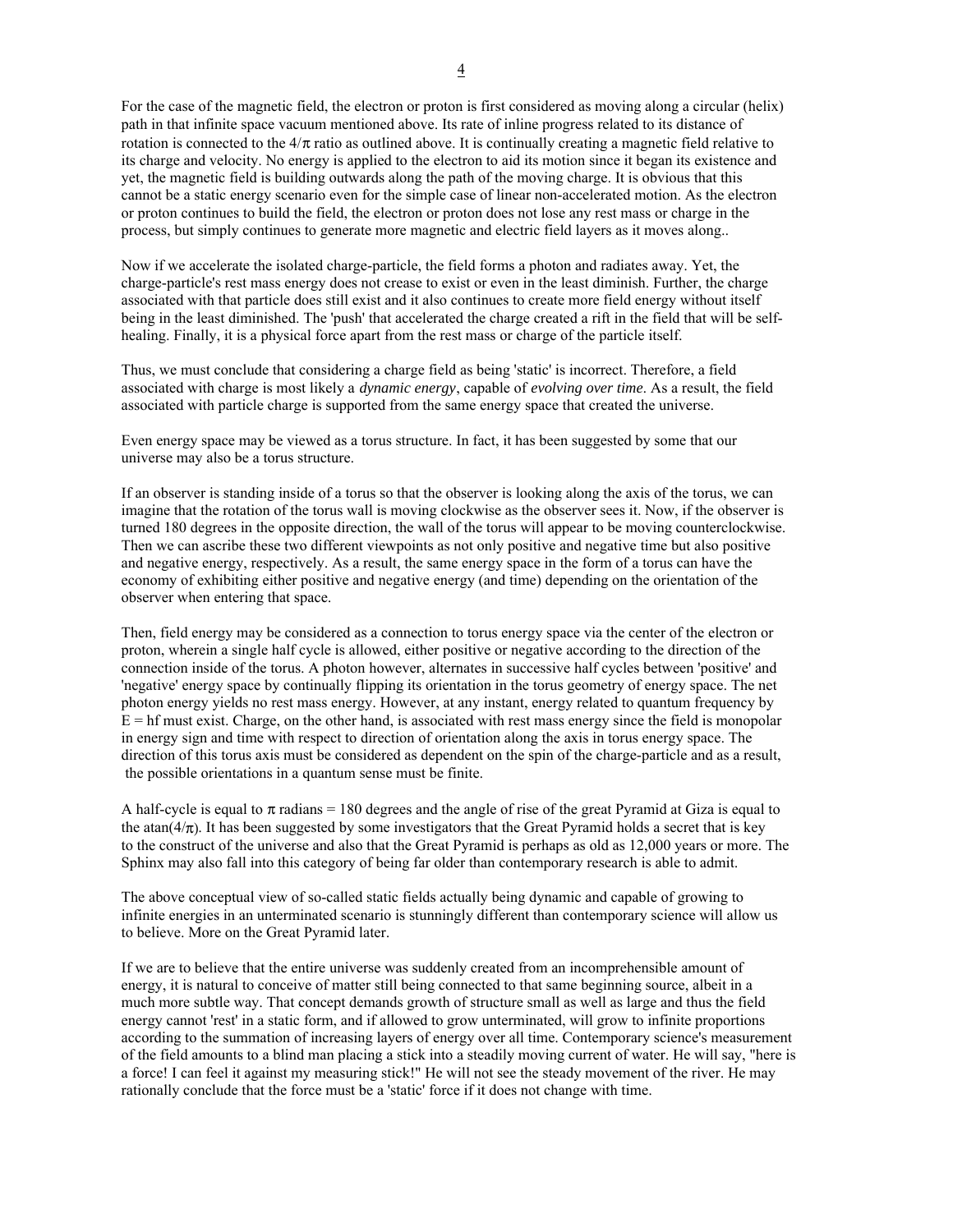#### **The Quantum Magnetic Field:**

It is developed below that the quantum magnetic field related to unchanging velocity of a charge in open space is far weaker than the corresponding electric field as developed above. The energy density is correspondingly much less for the magnetic field than for the electric field per unit of volume. For a photon, it is established that the energy density for both the electric and magnetic fields are equal. However, this is for the case of a photon or electromagnetic wave wherein the fields were born of accelerating charges and thus give rise to sympathetic and equal energy density field structures.

The case for the isolated and non-accelerated charge magnetic field genesis is given below. The magnetic expression is based on the least quantum velocity related to what I call the least quantum electrogravitational energy equal to 10.03224805 Hz This frequency and energy is fundamental to my theory of electrogravitational action Firstly, the necessary parameters for calculation are stated:

$$
f_{LM} := 1.003224805 \cdot 10^{01} \cdot Hz \qquad \mu_0 := 4 \cdot \pi \cdot 10^{-07} \cdot \frac{henry}{m} \qquad \mu_0 = 1.2566370614 \times 10^{-6} \frac{henry}{m} \tag{14}
$$

$$
V_{LM} := \sqrt{\frac{h \cdot f_{LM}}{m_e}} \quad \text{or,} \quad V_{LM} = 0.0854245461 \, \text{m} \, \text{sec}^{-1} \tag{15}
$$

The potential magnetic energy related to  $V_{LM}$  at the classic radius of the electron is:

$$
E_{LM} := \left(\frac{\mu_0 \cdot q_0^2}{4 \cdot \pi \cdot l_q}\right) \cdot \left(V_{LM}^2\right) \qquad E_{LM} = 6.6474432951 \times 10^{-33} \text{ joule}
$$

Next we determine the magnetic flux energy density **B** at the classic radius as follows:

First, the  $E_{LM}$  energy above is set equal to the equation that includes  $B_{LM}$  at the same classic radius. Then Mathcad's symbolic equation solver is utilized to find the expression that solves for the magnetic flux density **B**. We will then utilize the usual basic equation  $E_d = B^2/2\mu_0$  to find the magnetic field energy density.

$$
\left(\frac{\mu_0 \cdot q_0^2}{4 \cdot \pi \cdot l_q}\right) \cdot \left(V_{LM}\right)^2 = (q_0) \cdot \left(V_{LM}\right) \cdot \left(l_q\right) \quad \text{has solution(s):} \quad \mu_0 \cdot \frac{q_0}{\left(4 \cdot \pi \cdot l_q^2\right)} \cdot V_{LM} \tag{17}
$$
\n[Equal to force x distance = expended energy]

Finally:  
\n
$$
B_{LM} := \mu_0 \cdot \frac{q_0}{\left(4 \cdot \pi \cdot l_q^2\right)} \cdot V_{LM}
$$
\n
$$
B_{LM} = 172.3572258209 \text{ tesla}
$$
\n
$$
B_{L} = 172.3572258209 \text{ tesla}
$$
\n
$$
A \text{lso:} \qquad 1 \cdot \text{tesla} = 1 \frac{\text{volt} \cdot \text{sec}}{m^2}
$$
\n
$$
18)
$$

Comparing the above magnetic energy density to the electric field energy density:

$$
Em_d := \frac{B_{LM}^2}{2 \cdot \mu_0}
$$
 
$$
Am_d = 1.1820045025 \times 10^{10} \frac{joule}{m^3}
$$
 
$$
Ed_{torus} = 1.8535542232 \times 10^{29} \frac{joule}{m^3}
$$
 19)

It is immediately apparent that the magnetic field that arises from the least quantum electrogravitational magnetic field is much weaker than the quantum electric field when non-accelerated charge motion is concerned. This least quantum magnetic field is also associated with the observable gravitational reaction as well. Note that  $V_{LM}$  is a least quantum constant angular 'velocity' and is therefore related to constant angular momentum in the quantum sense as in the Heisenberg expression **mvr =inh/2**π.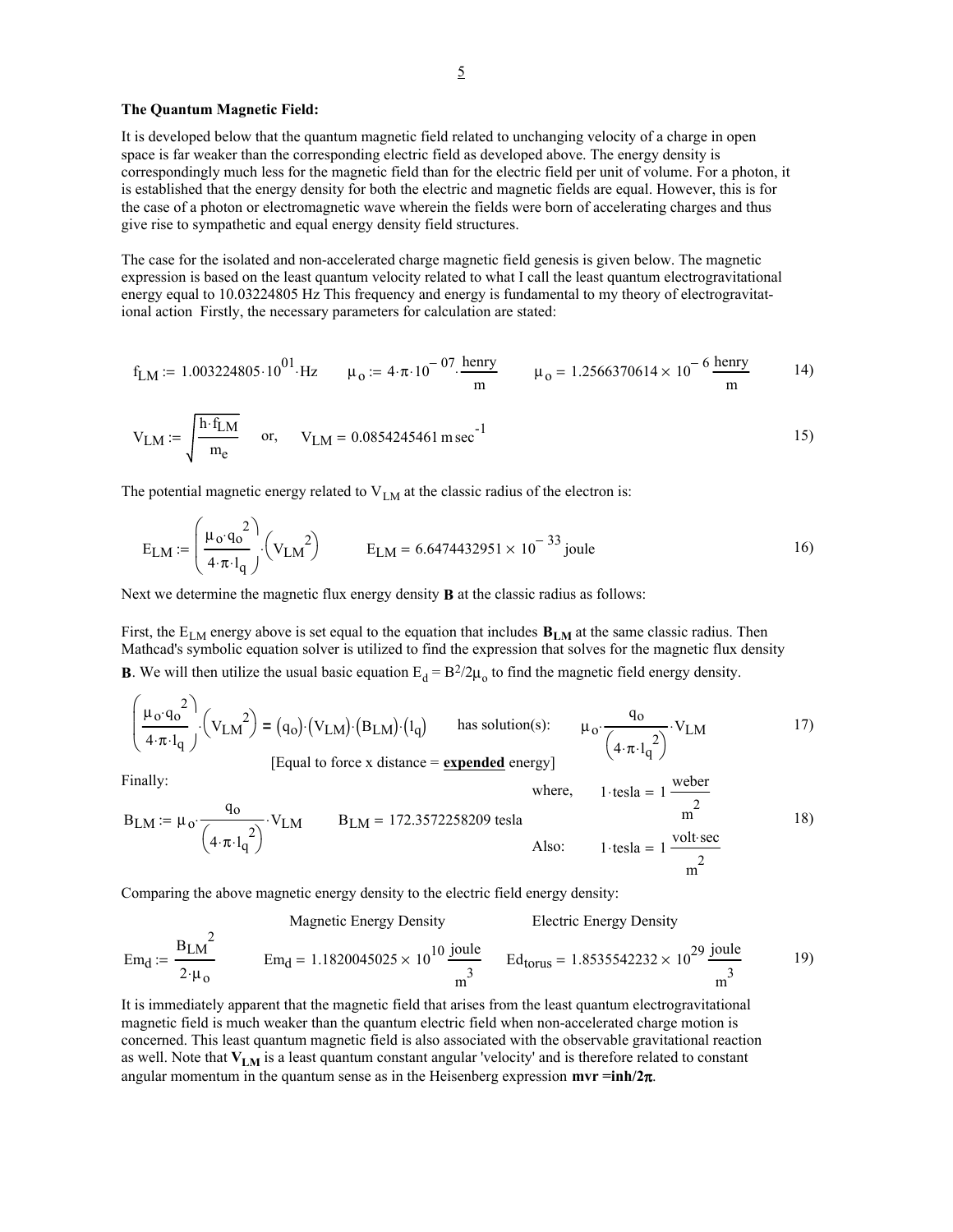The volume is solved for below related to the magnetic field potential energy divided by the magnetic field energy density as shown above.

Volume = 
$$
\frac{E_{LM}}{Em_d}
$$
  
\nThen:  
\n
$$
\frac{\left[\left(\frac{\mu_0 \cdot q_0^2}{4 \cdot \pi \cdot l_q}\right) \cdot \left(V_{LM}^2\right)\right]}{\left[\left(\mu_0 \cdot \frac{q_0}{\left(4 \cdot \pi \cdot l_q^2\right)} \cdot V_{LM}\right]^2\right]} = E_{LM}
$$
\nsimplifies to\n
$$
\left(8 \cdot \pi \cdot l_q^3\right)
$$
\n
$$
= \frac{B_{LM}^2}{2 \cdot \mu_0}
$$

The ratio of the above volume to the torus volume volume expression is:

 $\sqrt{2}$ 

$$
\frac{8 \cdot \pi \cdot l_q^3}{2 \cdot \pi^2 \cdot l_q^3}
$$
 simplifies to  $\frac{4}{\pi}$  (21)

If we return to the contemporary classical form of expressing electric field energy potential divided by energy field density we have:

| $q_0^2$ | Electric Field Energy Potential          | which is the same volume we arrived at<br>simplifies to<br>related to it magnetic field volume above<br>related by its energy density. | 22)  |
|---------|------------------------------------------|----------------------------------------------------------------------------------------------------------------------------------------|------|
| $q_0^2$ | 32· $\pi^2 \cdot \epsilon_0 \cdot l_q^4$ | Electric Field Energy Density                                                                                                          | 4.20 |

The reason the beginning analysis utilized the volume of a torus is so that equation (10) above would arrive at the correct energy for the rest mass energy of the electron. If the strict classical non-torus form of volume is used, the electric field energy will be lower than required to arrive at the correct rest mass energy for the electron by  $1/(4/\pi)$ . This was the fundamental reason why the electron was ascribed the geometry of a torus in my beginning as well as present field analysis. Utilizing the torus energy density, the torus volume is shown for the electric field as shown below:

$$
\frac{\left(\frac{q_0^2}{4 \cdot \pi \cdot \varepsilon_0 \cdot l_q}\right)}{\left[\frac{q_0^2}{8 \cdot \pi^3 \cdot \left(\varepsilon_0 \cdot l_q^4\right)}\right]}
$$
 simplifies to  $2 \cdot \pi^2 \cdot l_q^3$  This is the area of a circle times a circumference through the axis of rotation of that same circle.

Then we may find the energy density expression that relates to the quantum magnetic field torus as we did for the electric field above.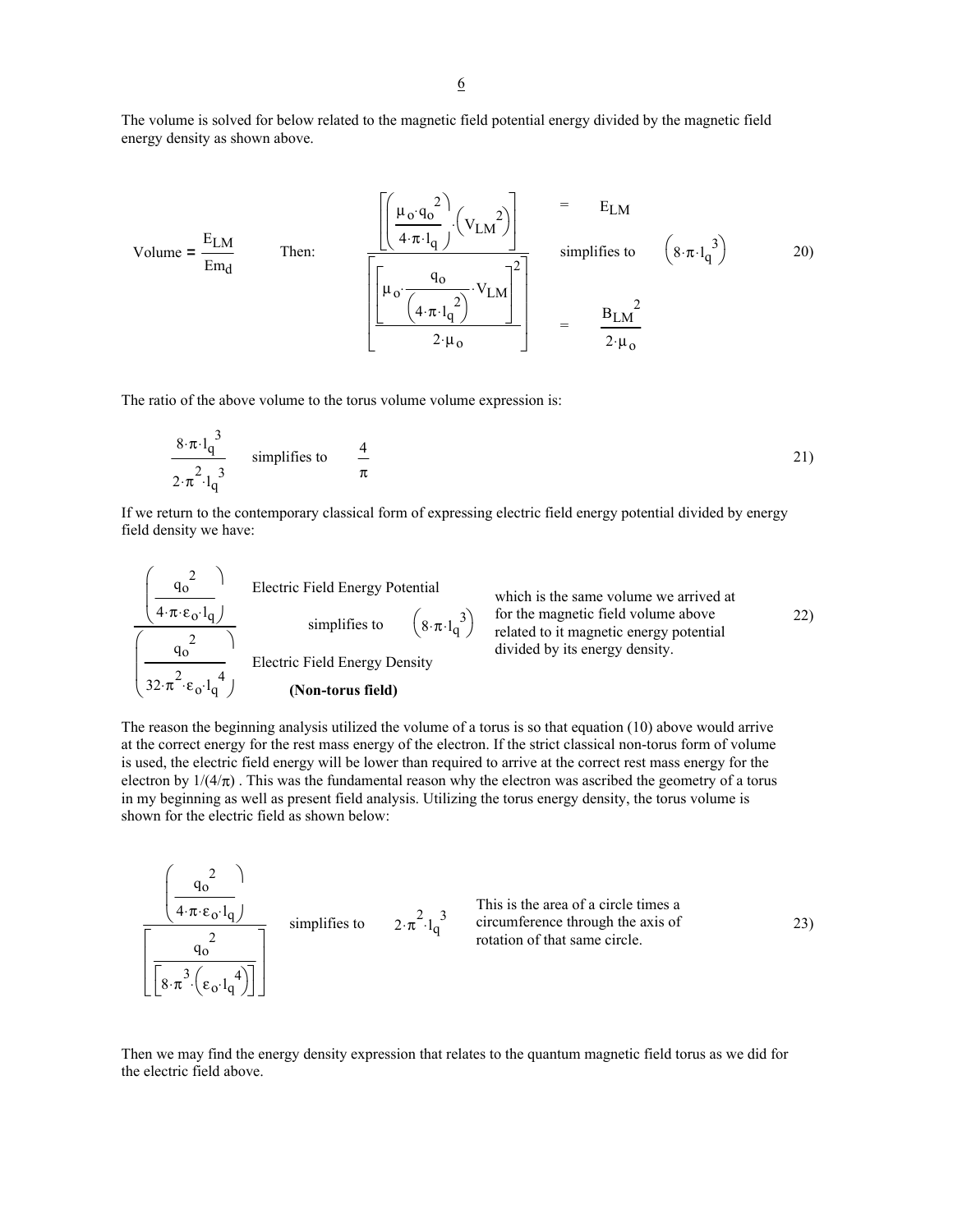$$
\frac{\left(\frac{\mu_0 \cdot q_0^2}{4 \cdot \pi \cdot l_q}\right) \cdot \left(V_{LM}\right)}{2 \cdot \pi^2 \cdot l_q^3}
$$
 simplifies to 
$$
\frac{\mu_0 \cdot q_0^2}{\left(8 \cdot \pi^3 \cdot l_q^4\right)} \cdot V_{LM}^2 = 1.5049748746 \times 10^{10} \frac{\text{joule}}{\text{m}^3}
$$

which is similar to the electric field energy density of equation  $(3)$  above of:

$$
25)
$$

2

 $\left[8\cdot\pi^3\left(\epsilon_0\cdot l_q^4\right)\right]$ 

Then let the torus form of energy density be stated below as:

$$
Emt_d := \frac{\mu_0 \cdot q_0^2}{\left(8 \cdot \pi^3 \cdot l_q^4\right)} \cdot V_{LM}^2 \qquad \text{or,} \qquad Emt_d = 1.5049748746 \times 10^{10} \frac{\text{joule}}{\text{m}^3} \tag{26}
$$

The ratio of the torus electric field energy density to the torus magnetic field energy density is:

$$
\frac{\left[\frac{q_o^2}{\left[8 \cdot \pi^3 \cdot \left(\epsilon_o \cdot l_q^4\right)\right]}\right]}{\left[\frac{\mu_o q_o^2}{\left(8 \cdot \pi^3 \cdot l_q^4\right)}\right]}
$$
 simplifies to 
$$
\frac{1}{\left[\epsilon_o \cdot \left(\mu_o \cdot V_{LM}^2\right)\right]} = 1.2316180518 \times 10^{19}
$$
 27)

which is a 19 magnitudes number as the ratio of electric to magnetic field torus energy density.

Multiplying the inverse of the above ratio ratio by the square of the speed of light and taking the square root of the result, we have:

$$
\sqrt{\left[\frac{1}{\left[\epsilon_0 \cdot \left(\mu_0 \cdot V_{LM}\right)^2\right]}\right]^{-1} \cdot c^2} = 0.0854245461 \text{ m sec}^{-1}
$$
 which is the least quantum magnetic and electromagnetic and electromagnetic field in the beginning.

where:  $V_{LM} = 0.0854245461 \text{ m sec}^{-1}$ 

It turns out that the least quantum magnetic field energy related to the electrogravitational (gravitational) action is at a temperature in degrees Kelvin in what is called the Bose-Einstein condensate range where very weird quantum things happen such as Helium forming geysers and climbing up the sides of its container. Also, the particles at this temperature act as one large particle sharing the same quantum wavelength.

Solving for the temperature T in degrees Kelvin related to the least quantum magnetic energy:

$$
E_{LM} = \frac{3}{2} \cdot k \cdot T
$$
 has solution(s)  $\frac{2}{3} \cdot \frac{E_{LM}}{k}$  where,  $k := 1.380658000 \cdot 10^{-23} \cdot \frac{joule}{K}$  29)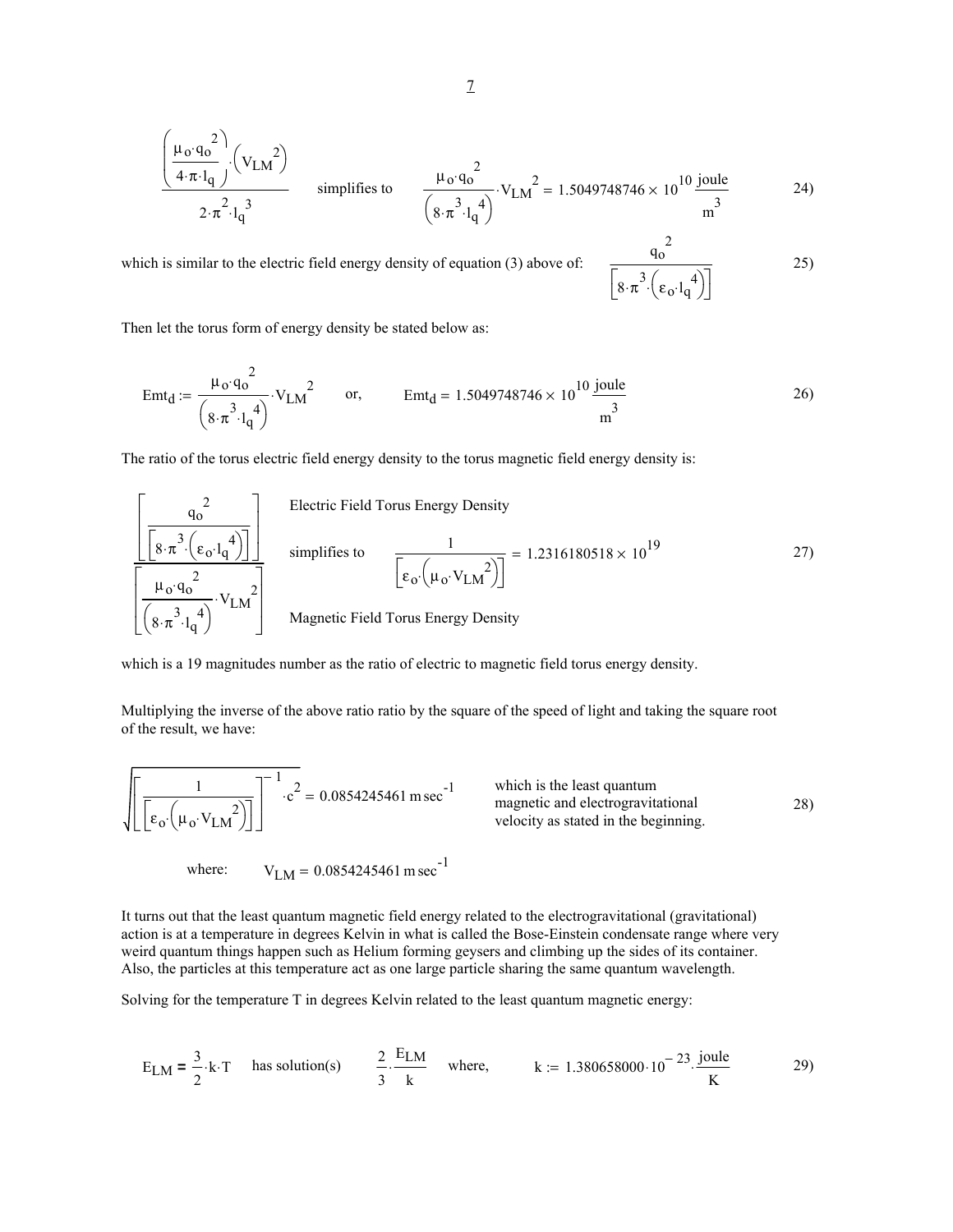Then: 
$$
T_{LM} := \frac{2}{3} \cdot \frac{E_{LM}}{k}
$$
 or,  $T_{LM} = 3.209794796 \times 10^{-10} \text{K} = 321 \text{ pico Kelvins.}$  30)

A Helsinki group reportedly has recently reached the vicinity of 100 pico Kelvins. Electrogravitational effects may quite likely appear at or near the above temperature since it represents the least quantum electrogravitational energy posited not only by this paper but others as presented by myself previously at the above named website. This includes geysering of Helium as well as crawling up and out of the container. Also, the repulsion of magnetic fields may be expected if the magnetic field is of the open form and not part of a torus geometry which is the closed standing wave field in the superfluid condensate temperature range. It is even possible that a least quantum phonon energy less than  $E_{LM} = m x V_{LM}^2$  may shed  $V_{LM}$  and convert to mass only since  $V_{LM}$  is the absolute lower limit of angular momentum.

As in the manner of equations (8) and (10) above, we will solve for the Poynting vector related to the magnetic energy density x c. Area x time yields an energy just below the electrogravitational energy,  $E_{LM}$ .

$$
S_{LM} := \text{Emt}_{d} \cdot c \cdot \alpha \qquad S_{LM} = 3.2924206157 \times 10^{16} \frac{\text{watt}}{m^{2}}
$$
 (31)

Area x time gate of  $S_{LM}$ :  $E_{SLM} = (S_{LM}) \cdot t_e \cdot \pi \cdot l_q^2$   $E_{SLM} = 6.6474433496 \times 10^{-33}$  joule 32)

Finally: 
$$
\frac{E_{LM}}{E_{SLM}} = 0.9999999918
$$

This may also be the secret as to why the Great Pyramid has a  $4/\pi$  ratio of the height to  $1/2$  the length of the base. It is suggested that it may be of interest to measure the energy available from a good conductor stretched from the base of the pyramid to its apex. Especially a superconductor.

The electrogravitational force between two electrons separated by the first energy shell (n1) radius of the Bohr H1 atom is given as:

$$
F_{EG} := \left(\frac{E_{SLM}}{l_q} \cdot \alpha^2\right) \cdot \mu_0 \cdot \left(\frac{E_{SLM}}{l_q} \cdot \alpha^2\right) \qquad F_{EG} = 1.9829731165 \times 10^{-50} \text{ newton} \cdot \frac{\text{henry}}{\text{m}} \cdot \text{newton} \qquad 34)
$$

The above equation shows that  $E_{SLM}$  is equal to  $E_{LM}$ . This implies that the gravitational frequency that actually shows up to an observer is extremely close to what is called the Schuman frequency between 7.83 and 8.00 Hz. This is perhaps incorrectly *assumed* to be electrical/magnetic resonance between the ionosphere and the Earth but is actually the electrogravitational frequency  $f_{LM}$  divided by  $4/\pi$ .

$$
f_{ESLM} := \frac{E_{SLM}}{h} \qquad \text{or,} \qquad f_{ESLM} \left(\frac{4}{\pi}\right)^{-1} = 7.8793092503 \text{ Hz} \quad f_{LM} \left(\frac{4}{\pi}\right)^{-1} = 7.8793091932 \text{ Hz} \tag{35}
$$

The product of  $4/\pi$  times  $4/\pi$  yields a number extremely close to what is called the Golden Ratio. Then it is suggested by above result that the action of gravity embodies the structure of the geometry connected to the ubiquitous Golden Ratio found in most all processes involving natural growth.

Eq. 19 above is the open field in deference to a standing wave torus structure connected with the quantum ohm which does not radiate electromagnetically and is considered to be a closed field. The open field is connected to the free space resistance which is connected to electromagnetic radiation.

$$
S_{rad} := Em_d \cdot c \cdot \alpha
$$
  $S_{rad} = 2.5858611047 \times 10^{16} \frac{\text{watt}}{\text{m}^2}$   $36$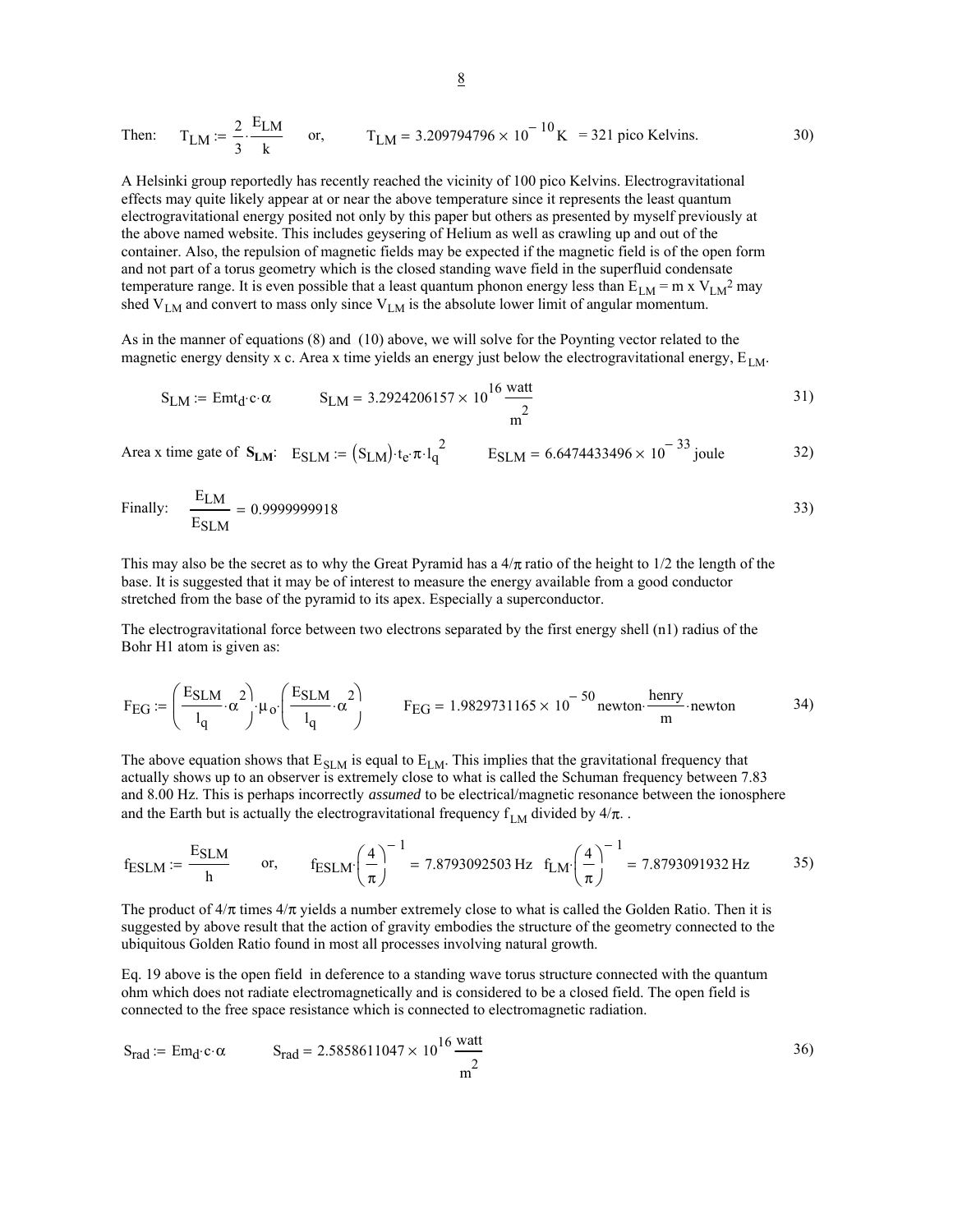$$
E_{\text{Srad}} = (S_{\text{rad}}) \cdot t_e \cdot \pi \cdot l_q^2
$$
  $E_{\text{Srad}} = 5.220889798 \times 10^{-33} \text{ joule}$  37)

$$
f_{\text{Srad}} := \frac{E_{\text{Srad}}}{h}
$$
 
$$
f_{\text{Srad}} = 7.8793092503 \text{ Hz}
$$
   
 
$$
f_{\text{Srad}} = 7.8793092503 \text{ Hz}
$$
   
 
$$
f_{\text{Srad}} = 7.8793092503 \text{ Hz}
$$
   
 
$$
f_{\text{Srad}} = 7.8793092503 \text{ Hz}
$$
   
 
$$
f_{\text{Srad}} = 7.8793092503 \text{ Hz}
$$
   
 
$$
f_{\text{Srad}} = 7.8793092503 \text{ Hz}
$$
   
 
$$
f_{\text{Srad}} = 7.8793092503 \text{ Hz}
$$
   
 
$$
f_{\text{Srad}} = 7.8793092503 \text{ Hz}
$$
   
 
$$
f_{\text{Srad}} = 7.8793092503 \text{ Hz}
$$
   
 
$$
f_{\text{Srad}} = 7.8793092503 \text{ Hz}
$$
   
 
$$
f_{\text{Srad}} = 7.8793092503 \text{ Hz}
$$
   
 
$$
f_{\text{Srad}} = 7.8793092503 \text{ Hz}
$$
   
 
$$
f_{\text{Srad}} = 7.8793092503 \text{ Hz}
$$
   
 
$$
f_{\text{Srad}} = 7.8793092503 \text{ Hz}
$$
   
 
$$
f_{\text{Srad}} = 7.8793092503 \text{ Hz}
$$
   
 
$$
f_{\text{Srad}} = 7.8793092503 \text{ Hz}
$$
   
 
$$
f_{\text{Srad}} = 7.8793092503 \text{ Hz}
$$
   
 
$$
f_{\text{Srad}} = 7.8793092503 \text{ Hz}
$$
   
 
$$
f_{\text{Srad}} = 7.8793092503 \text{ Hz}
$$
   
 
$$
f_{\text{S
$$

39) fLM fSrad Note that:  $\frac{LNY}{2} = 1.2732395355$ where  $f_{LM}$  is the closed volume torus (mass) and thus quantum ohm related frequency while  $f_{\text{Srad}}$  is the open free space resistance related frequency having no rest mass.

where, 
$$
\frac{4}{\pi} = 1.2732395447
$$
 40)

Therefore, the 7.83 Hz Schuman frequency may be expected to exist on other planets having atmospheres that can be jostled about by the electrogravitational action as outlined above.

Finally, we would expect a different Schuman frequency cavity resonance according to the size of the cavity formed by the volume between the upper atmosphere and the ground mass. Also, due to the rise and fall of the distance between the upper atmosphere and the ground due to night and day solar effects, the frequency should shift accordingly. I have not heard of this as being the case here on Earth which suggests that if the Schuman frequency is fairly constant, therefore, it is not likely due to Earth to sky cavity resonance which should be affected by day to night heating variations affecting the volume and this frequency of resonance.

It has been presented above that our universe is not likely a closed system, and therefore, it is quite possibly the fields connected with the field generating particles are not isolated from the same energy that created the Big Bang in the very beginning.

Perhaps negative energy and dark matter arises from 'shed' least quantum angular velocity from least quantum angular momentum that in effect creates mass which later on acquires energy by being jostled about by other mass and energy.

In closing, I prefer to think of "static", when applied to fields, as being at the very least an unfortunate limiting concept to what is actually occurring.

### **Reference:**

http://www.electrogravity.com

# In The Beginning...

by

# Addendum #1 **Addendum #1** Jerry E. Bayles March 22, 2008

In the following addendum to the above paper, the beginning of the universe is examined in terms of the least Plank time and Plank radius. It will be developed through use of the Heisenberg uncertainty equation that the beginning energy is far less than what exists in the present day universe. As a result, the conclusion is that the energy input to the universe is ongoing and has been since the very beginning. This meshes with the concept of field growth potential of unterminated charges yielding potentially an infinite energy increase over time. The universe therefore is continually seeding itself for unlimited growth.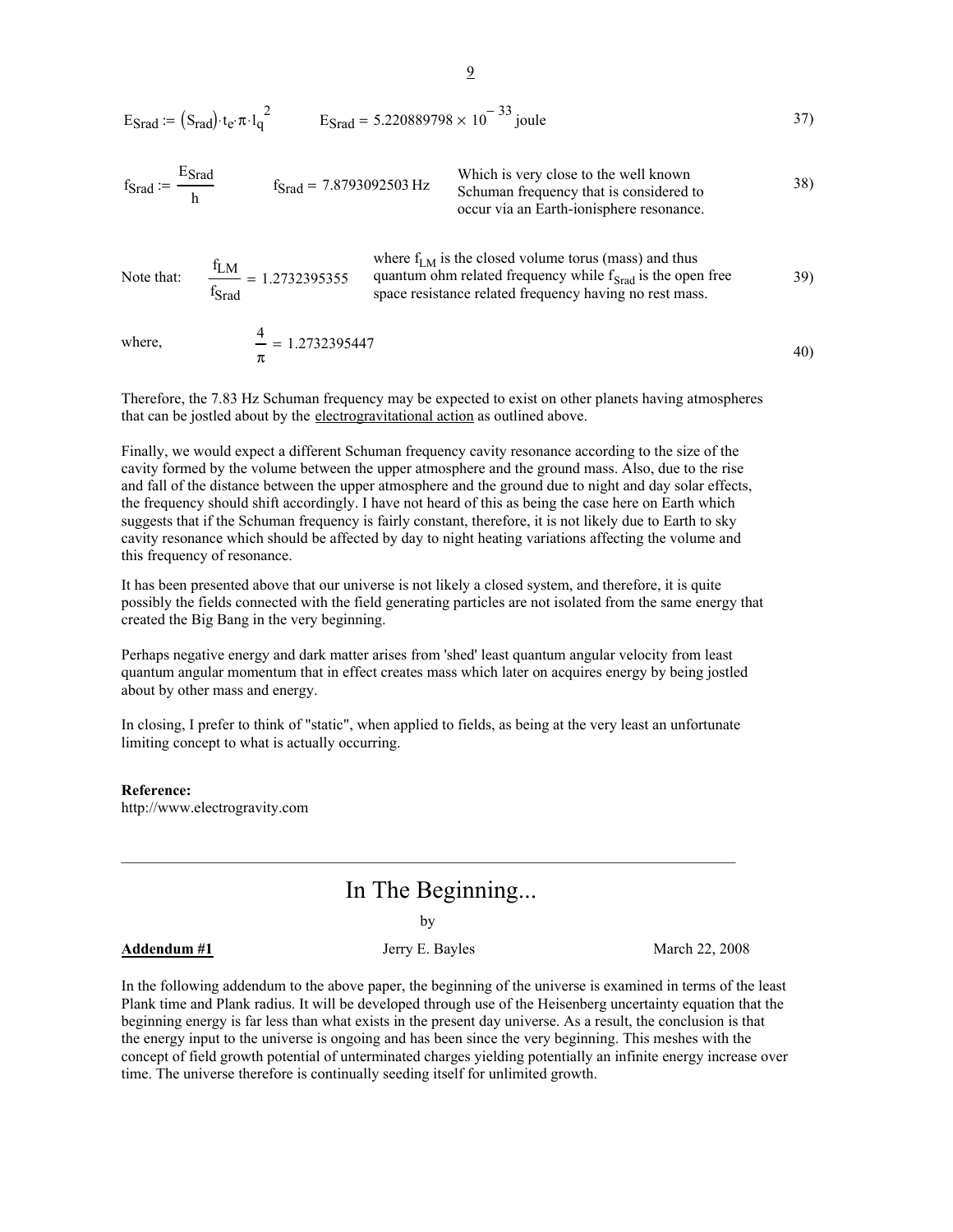# **This addendum analyzes the energy available in the primary wavelet associated with the Big Bang.**

The universal gravitational constant is stated as:  $G := 6.672590000 \cdot 10^{-11}$  newton m<sup>2</sup> · kg<sup>-2</sup> Next, the contemporary least quantum Plank time and radius is stated as:

Plank radius: 
$$
r_{\text{plk}} := \sqrt{\frac{G \cdot h}{2 \cdot \pi \cdot c^3}}
$$
  $r_{\text{plk}} = 1.6160486159 \times 10^{-35} \text{ m}$  (41)

Plank time: 
$$
t_{\text{plk}} := \sqrt{\frac{G \cdot h}{2 \cdot \pi \cdot c^5}}
$$
  $t_{\text{plk}} = 5.3905579437 \times 10^{-44} \text{ sec}$  42)

The Plank energy related to the Plank time above via Heisenberg's uncertainty is:

$$
E_{\text{plk}} := \frac{h}{t_{\text{plk}}} \qquad E_{\text{plk}} = 1.2292003108 \times 10^{10} \text{ joule} \qquad \text{The Planck torus energy density is:} \tag{43}
$$

$$
E_{\text{plkfld}} := \frac{q_0^2}{8 \cdot \pi^3 \cdot \varepsilon_0 \cdot r_{\text{plk}}^4} \qquad E_{\text{plkfld}} = 1.7136224501 \times 10^{110} \frac{\text{joule}}{\text{m}^3} \tag{44}
$$

$$
S_{\text{plkfdd}} := E_{\text{plkfdd}} \cdot c \cdot \alpha \qquad S_{\text{plkfdd}} = 3.7488771256 \times 10^{116} \,\text{kg} \,\text{sec}^{-3} \tag{45}
$$

The Poynting vector power S<sub>plkfld</sub> may also be stated in the conventional units as shown below:

$$
S_{\text{plkfld}} = 3.7488771256 \times 10^{116} \frac{\text{watt}}{\text{m}^2}
$$

It is of interest that the Plank Poynting vector power may be expressed as mass per time cubed. Thus, it can be surmised that our three dimensional distances in space can be expressed as (velocity x time)<sup>3</sup> which means that time is the fundamental parameter. Velocity then relates to the offset angle per observation interval of time. This approach naturally includes Einstein's so-called fourth dimension of time as applied to his Special Theory of Relativity.

The final Plank **rest mass** energy is:

$$
E_{\text{plkmass}} := S_{\text{plkfd}} \left( \pi \cdot r_{\text{plk}}^2 \cdot t_{\text{plk}} \right) \tag{47}
$$

$$
\frac{Eplk}{Eplkmass} \cdot \left(\alpha^2 \cdot \frac{1}{4 \cdot \pi^2}\right) = 1.0000000091
$$
 Note the dimensional adjustment between the two energy fields involves the product of the square of the fine structure constant  $\alpha$  as well as the 1/(2 $\pi$ )<sup>2</sup> related to torus structure.

$$
\frac{E_{\text{plk}}}{q_0} = 7.6720615616 \times 10^{28} \text{ volt} \qquad \frac{E_{\text{plkmass}}}{q_0} = 1.0348634732 \times 10^{23} \text{ volt} \qquad (49)
$$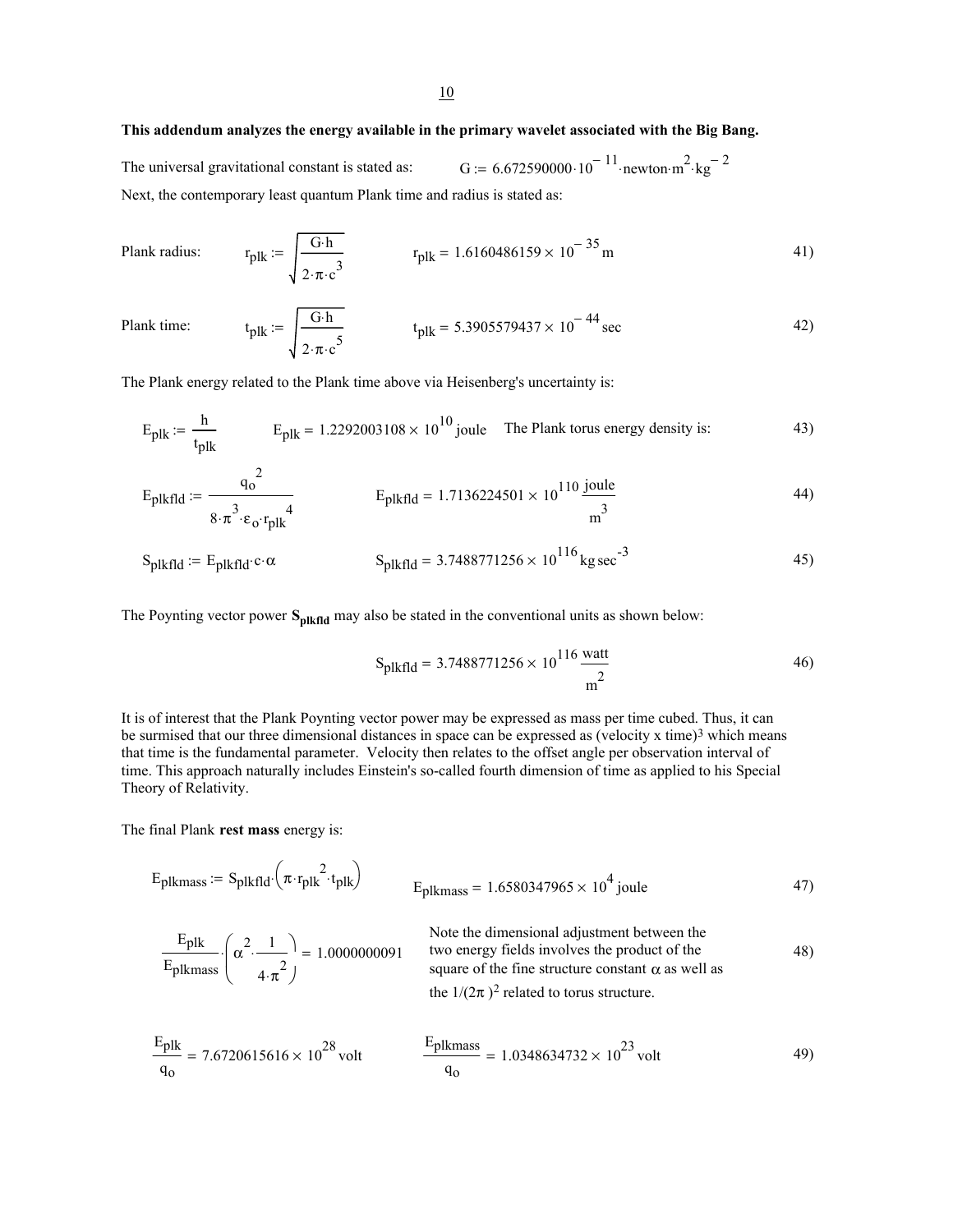I consider the beginning of the universe very similar to the Dirac delta function wherein at zero time, the amplitude is effectively infinite and at all other time, the amplitude is effectively zero. However, in reality, the Dirac delta function may be thought of as equal to the impulse function used in transient analysis. The weighted impulse function is similar to the Dirac delta function but does not involve infinities or zeros while still approaching the limits of zero time and infinite amplitude. As such, it is a practical engineering approach to real boundary limits. The narrow time and high energy of the beginning may be viewed as a wavelet that spreads over time and thus reduces also in amplitude correspondingly.

The age of the universe is set close to 13 billion years as shown below and then the total number of seconds is calculated based on that time duration. Then the age is slightly adjusted to yield exact results below equal to the expected Higgs energy as well as the related exact energy of the electron.

years Age in seconds:  $U_{\text{agesec}} = 3600.24.365.25 \cdot U_{\text{age}}$  50)  $U_{\text{age}} := 12.834796457 \cdot 10^{09}$ 

The above age is very close to 13 billion years but is accurate to 11 significant figures.

The degraded wavelet energy related to time spread is:

$$
E_{plknow} := \frac{E_{plk}}{U_{agesec}}
$$
  
\n
$$
E_{plknow} = 3.0347974369 \times 10^{-8} \text{ joule}
$$
  
\n
$$
GeV := 1.10^{09} \text{ volt}
$$
  
\n
$$
V_{plknow} = 189.4170751315 \text{ GeV}
$$
  
\n
$$
51)
$$
  
\n52)

## It is predicted that the Higgs particle is very close to the above energy  $V_{\text{plknow}}$  in electron volts.

Please see the article, "*The Coming Revolutions In Particle Physics*", by Chris Quigg, p. 49 of Scientific American, Feb. 2008, pp 46-53 inclusive for an excellent overview of the Higgs particle and its expected energy. **Quote: "Electric charge: 0, Mass: Expected below 1 Tev, most likely between 114 and 192 GeV. Believed to endow W and Z bosons, quarks and leptons with mass."-Unquote.** P. 48 of the above reference.

Next, the energy of the electron in electron volts is arrived at by the same age reduction process applied to the field related plank energy in electron volts  $V_{\text{plknow}}$  from above:

$$
MeV := 1 \cdot 10^{06} \cdot volt
$$

$$
V_{\text{plknownass}} := V_{\text{plknow}} \left( \alpha^2 \cdot \frac{1}{4 \cdot \pi^2} \right) \cdot (2) \qquad V_{\text{plknownass}} = 0.5109990645 \text{ MeV} \tag{53}
$$

 $V_e := \frac{m_e c^2}{V_e}$   $V_e = 0.5109990645 \text{ MeV}$  54) qo For the electron rest mass energy:

The above strongly suggests that the energy of the Higgs and the electron and even the proton is decreasing as the universe ages. Meanwhile, the dark matter and negative energy is quite likely going to increase by the same time aging process. The total number of seconds in the age of the universe is huge and we would likely not notice the change of mass of the basic particles in the short time of the existence of our quantum science.

$$
U_{\text{agesec}} = 4.0503537267 \times 10^{17} \quad \text{seconds.}
$$
  
A million years = 7.79 x 10<sup>-05</sup> of the value at the left.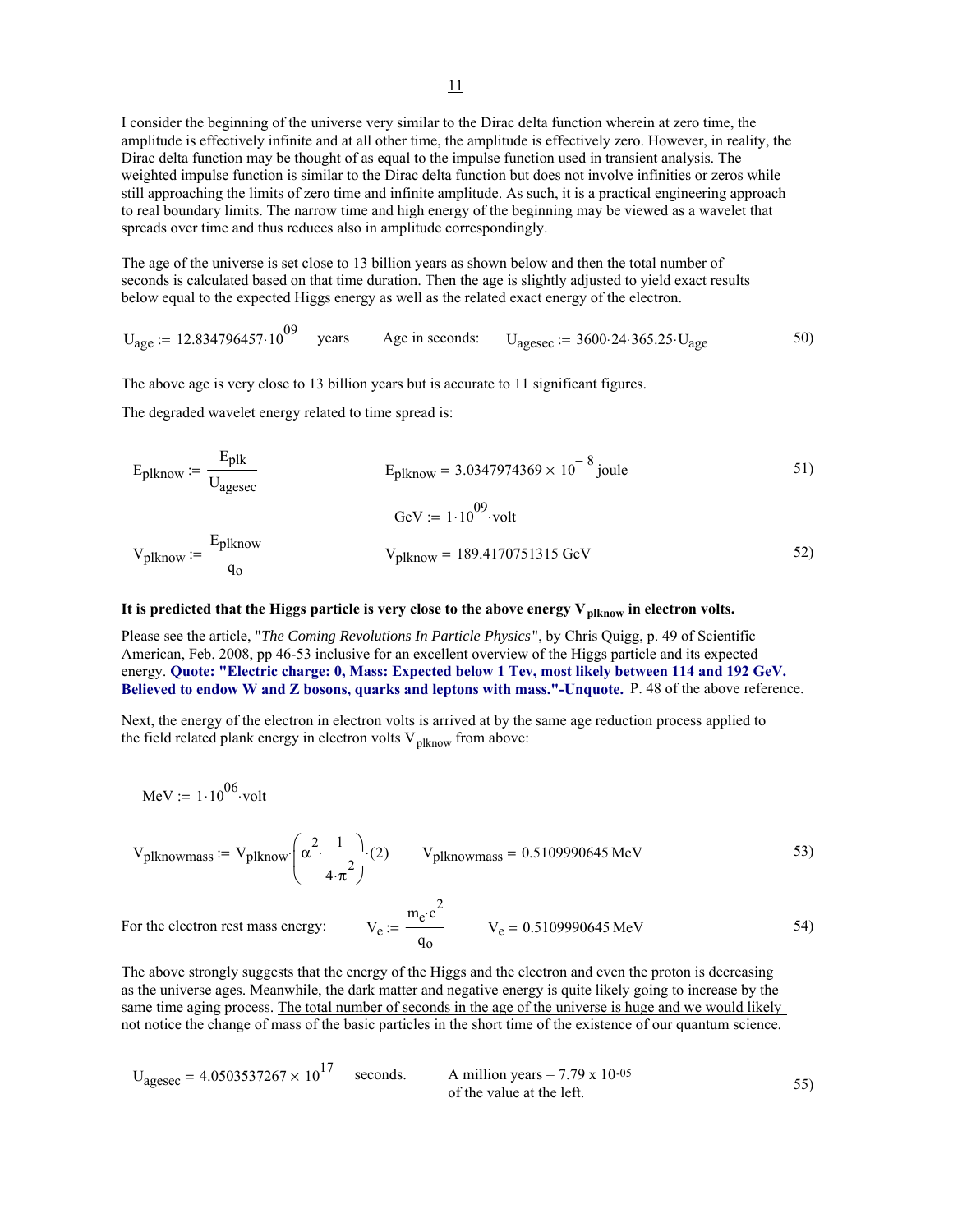There is a geometric number based on powers of  $\pi$  that when multiplied by the mass of the electron yields the mass of the proton to a almost exact correspondence.

The accepted S.I. value of the mass of the proton is:  $m_p := 1.672623100 \cdot 10^{-27}$  kg

$$
m_{ep} := m_{e'} (6 \cdot \pi^5)
$$
 calculated mass =  $m_{ep} = 1.6725915387 \times 10^{-27} \text{kg}$  56)

The slight difference may be in relativistic mass added to arrive at the measured value of  $m_p$ .

Since the original creation energy was much greater than the rest mass energy of a single proton, the rest of the missing energy may be found in the creation of similar particles, neglecting radiation energy from photons and the mass of electrons. Then, roughly speaking, the total number of protons in the universe that will add up to the total energy available during the creation event can be calculated as shown below.

$$
p_{\text{tot}} := \frac{E_{\text{plk}}}{m_{\text{p}} \cdot c^2}
$$
 
$$
p_{\text{tot}} = 8.1767960442 \times 10^{19}
$$
 
$$
T_{\text{total}} \neq 6 \text{ protons having the rest mass} \text{sum total energy of the primordial} \text{res} \text{times}
$$

The mass related to the number of protons above is:

$$
m_{\text{ptot}} := p_{\text{tot}} \cdot m_{\text{p}} \qquad m_{\text{ptot}} = 1.3676697948 \times 10^{-7} \text{kg} \qquad 58)
$$

Obviously, this is far less mass than we observe to exist in the present universe! Therefore, it is suggested by the above result that energy in the form of energy fields being converted to mass is and has been an ongoing process since the original creation event. This conforms with the beginning analysis in the main body of this paper wherein it was proven that a single charge-particle had the potential ability to generate an unlimited amount of energy in the field in the case of being unterminated by a conjugate charge-particle.

Therefore, the so-called creation event, also known as the Big Bang, was only a kick-start to begin the running up of the engine of creation as an ongoing process. The geneses charge-particles were and are energy seeds that generate more energy seeds and so on. In this scenario, the universe is alive with new energy from one second to the next and all particles in a holistic sense are connected together through their centers to each other all the way back to the creation event and instantly throughout time to each other through the same effectively timeless and infinite energy space that created the original geneses event. It is by means of that structure that the non-local electrogravitational action mechanism is also generated.

Then not only are the fields connected with charge-particles not static, but the total energy in the universe is not static with the passage of time. The universe is growing, expanding outwards as a flower or tree does grow. At the heart of all physical evolution is the natural number e as well as the golden ratio. Then the structure of the Great Pyramid a Giza may represent ancient engineering that tuned into that universal dynamic quantum energy and during the process of resonance with the basic frequencies of creation, generated energy that was utilized by an entire world-wide system of pyramidal structures. It will be developed below that the pyramids may have been used to terraform the planet starting about 400 million years ago.

The basic particles vibrate in a quantum fashion in response to this input energy from energy space and the charged ones generate a frequency at or near 7.83 Hz as the analysis in the main body of this paper proved mathematically. Thus, planets having an atmosphere of charged particles would collectively and sympathetically generate 7.83 Hz as a result of the basic quantum energy associated with the open field structure of magnetic and electrogravitational field actions.

There can be developed equations which fit the geometry of the Great Pyramid that involve the proton mass and charge as well as the square root of the golden ratio and the natural number e. This is presented beginning on the following page. Not only is the Great Pyramid at Giza of interest regarding the golden ratio but also the Parthenon in Athens is said to incorporate the golden ratio in its design.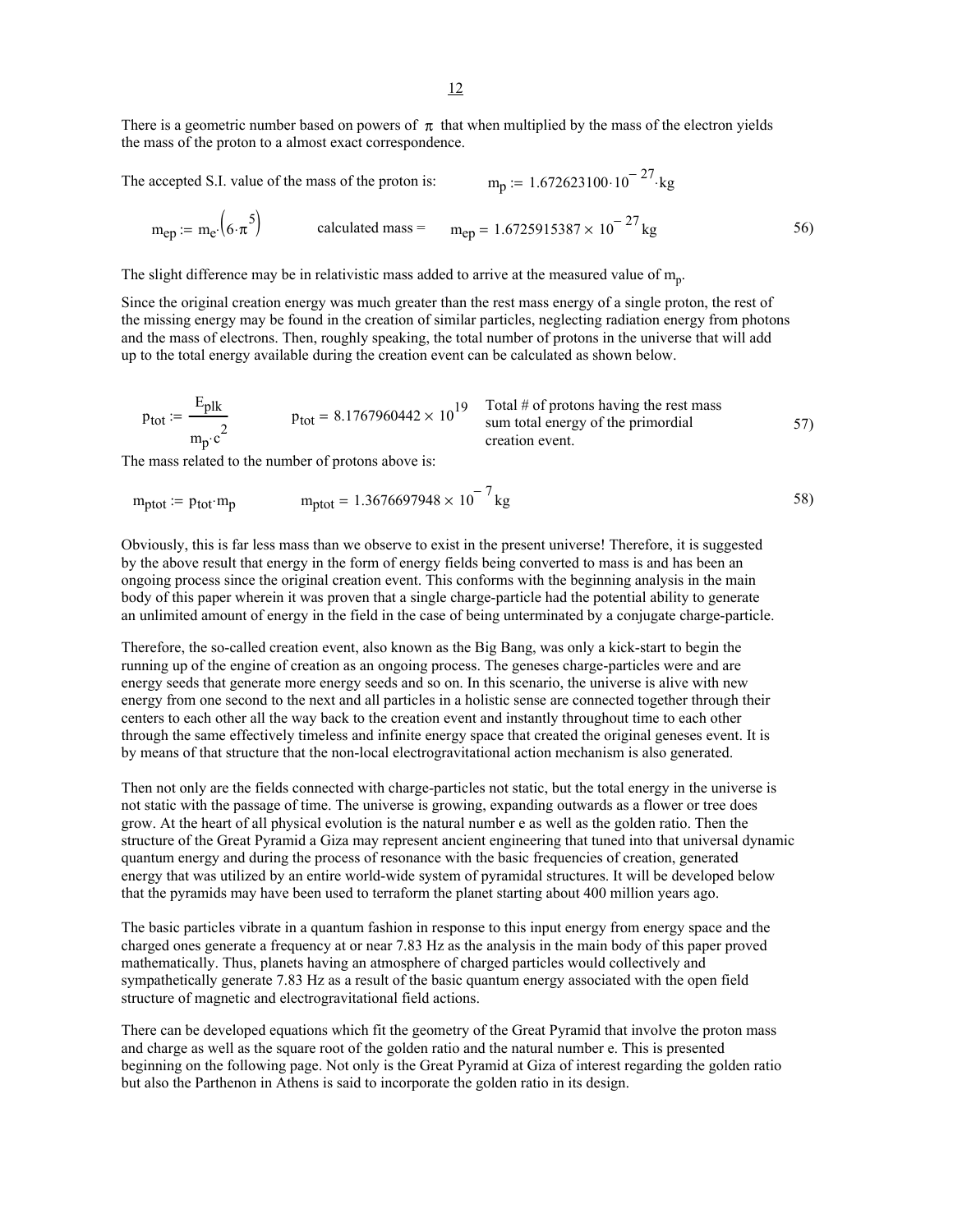A new fundamental equation that establishes the velocity of sound at sea level and at 70 degrees Fahrenheit is presented below as relevant to the acoustic velocity as well as quantum parameters of hydrogen:

First, the Bohr radius of the n1 energy shell is stated as:  $R_{n1} := h \cdot (2 \cdot \pi \cdot m_e \cdot c \cdot \alpha)^{-1}$ 

⎝

⎣

$$
R_{n1}:=\mathrm{h}\cdot\big(2{\cdot}\pi{\cdot}\mathrm{m}_e{\cdot}c{\cdot}\alpha\big)^{-}
$$

$$
v_{\text{air}} := \frac{h}{\left| \left( \frac{4}{2} \right) \cdot (e) \cdot (2 \cdot \pi \cdot R_{n1}) \right| \cdot m_p}
$$
 where,  $v_{\text{air}} = 344.2489732198 \frac{m}{\sec}$ 

π ⎠ ⎦ or, vair 1.1294257652 10<sup>3</sup> × ft sec <sup>=</sup> 60)

The wavelength based on the least quantum electrogravitational frequency  $f_{LM}$ ,  $R_{n1}$ , e and proton rest mass  $m_p$  is given as:

$$
\lambda_{\text{air}} := \frac{h}{128 \cdot f_{LM} \cdot R_{n1} \cdot e^2 \cdot m_p} \quad \text{where,} \quad \lambda_{\text{air}} = 0.7889689782 \text{ m} \quad (61)
$$

Note that f<sub>LM</sub> is the least quantum electrogravitational frequency related to field of the electron and proton charge and is therefore applicable to both particles. In the air, the charge coupled electron follows the vibration of the proton since the proton is much more massive.

The frequency related to the velocity and wavelength above is:

$$
f_{\text{air}} := \frac{h}{8 \cdot R_{n1} \cdot \lambda_{\text{air}} \cdot e \cdot m_p}
$$
 where,  $f_{\text{air}} = 436.3276411665 \text{ Hz}$  (63)

The King's Chamber frequency in the Great Pyramid at Giza has been measured by several people as having an acoustic resonance of 438.3 Hz. However, the above frequency may be the original designed frequency.

$$
\frac{f_{\text{air}}}{4 \cdot \left(\frac{4}{\pi}\right)^2} = 7.8793091932 \text{ Hz} \qquad \text{where,} \qquad f_{\text{Srad}} = 7.8793092503 \text{ Hz} \qquad (From eq. 38 above.) \qquad (9.38 \text{ above.})
$$

The above is a remarkable result since the equation results of (35) and (38) above agree almost exactly with the equation result above.

Note that: 
$$
4 \cdot \left(\frac{4}{\pi}\right)^2 e \cdot \pi \quad \text{simplifies to} \quad \frac{64}{\pi} \cdot e = 55.3763826837
$$
 (65)

It is of interest that powers of 2 appear repeatedly when various acoustic equation solutions are formulated.

For example, in the below form of velocity of the air solution:

$$
v'_{air} := \frac{h^2}{(1024) \cdot R_{n1}^2 \cdot \lambda_{air} \cdot e^3 \cdot m_p^2 \cdot f_{LM}}
$$
 where,  $v'_{air} = 1.1294257652 \times 10^3 \frac{ft}{sec}$  66)

where, 
$$
2^{10} = 1.024 \times 10^3
$$
 and,  $v_{\text{air}} = 1.1294257652 \times 10^3 \frac{\text{ft}}{\text{sec}}$  67)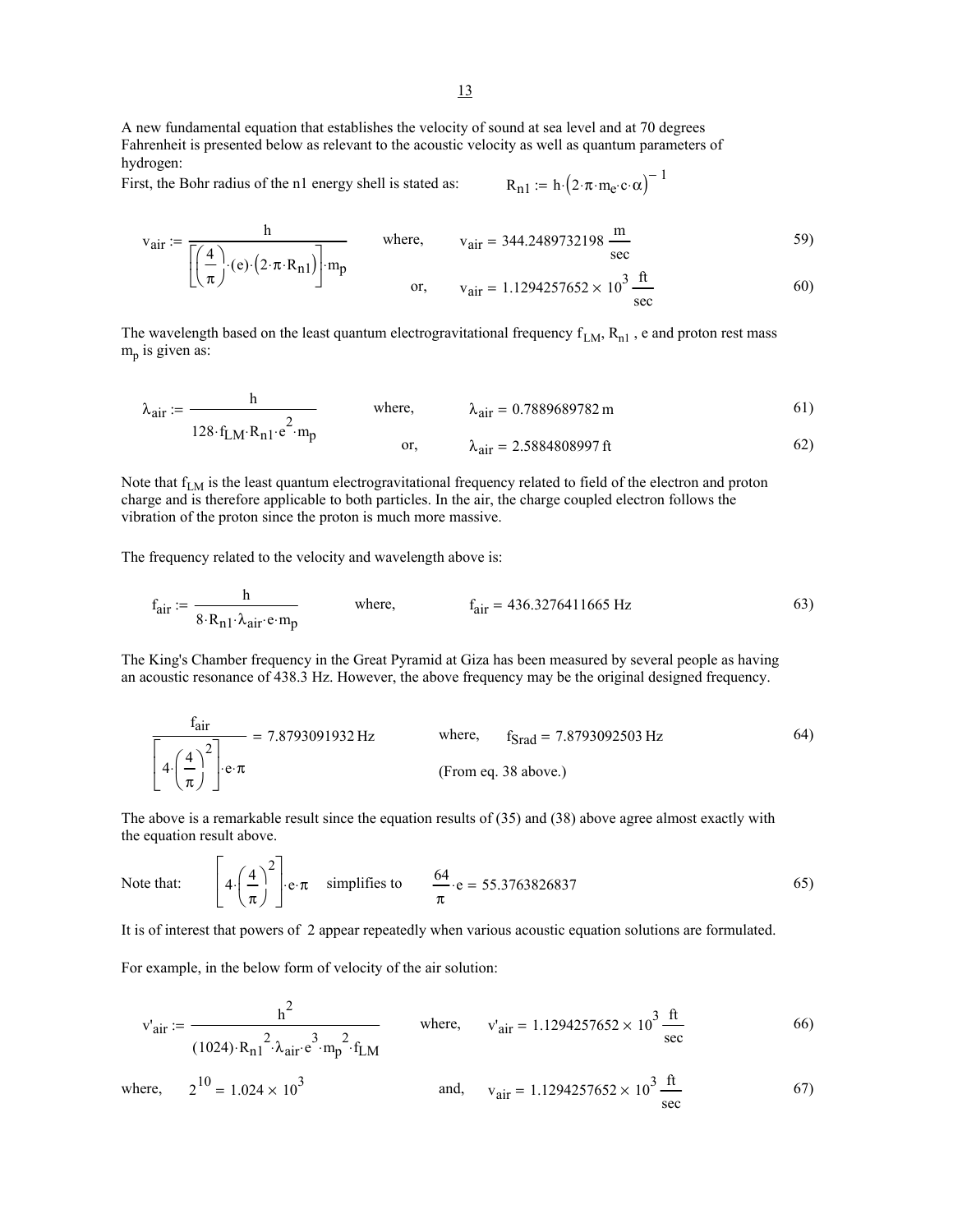Therefore, let: 
$$
\lambda_{\text{gallery}} := \frac{\text{v}_{\text{air}}}{\text{f}_{\text{Srad}}}
$$
 or,  $\lambda_{\text{gallery}} = 43.6902477469 \text{ m}$  (68)  
and  $\lambda_{\text{gallery}} = 143.3407078309 \text{ ft}$  (69)

The above result is extremely close to the distance from the first to the last "resonator" bank in the Grand Gallery. The total length of the Grand Gallery is very close to 153.8 feet. "See the below figure that is from the book: "The Giza Powerplant - Technologies of Ancient Egypt," by Christopher Dunn, copyright 1998 by Christopher Dunn, Published by Bear & Company, p. 168, Figure 42. The distance of 142.26 feet in the below figure 1 is arrived at by ratio and proportion with a mechanical divider and a ruler.

## **Figure #1**



If we allocate a multiplier of two to each resonator bank, the total amplification of 27 resonator banks is:

$$
A_{\text{gain}} = 2^{27} \qquad A_{\text{gain}} = 1.34217728 \times 10^8 \qquad (70)
$$

The acoustic force acting on a proton at 72 degrees Fahrenheit and at sea level at the velocity of sound and at the wavelength  $\lambda_{\text{air}}$  above is:

$$
Fairp := \frac{mp \cdot vair^{2}}{\lambda_{air}}
$$
 Fair<sub>p</sub> = 2.5123692554 × 10<sup>-22</sup> newton

The above force parameters are demonstrated below to have an electrogravitational V<sub>LM</sub> connection as well **as a connection to electron mass and the radius of the n1 Bohr energy level of the H1 atom.**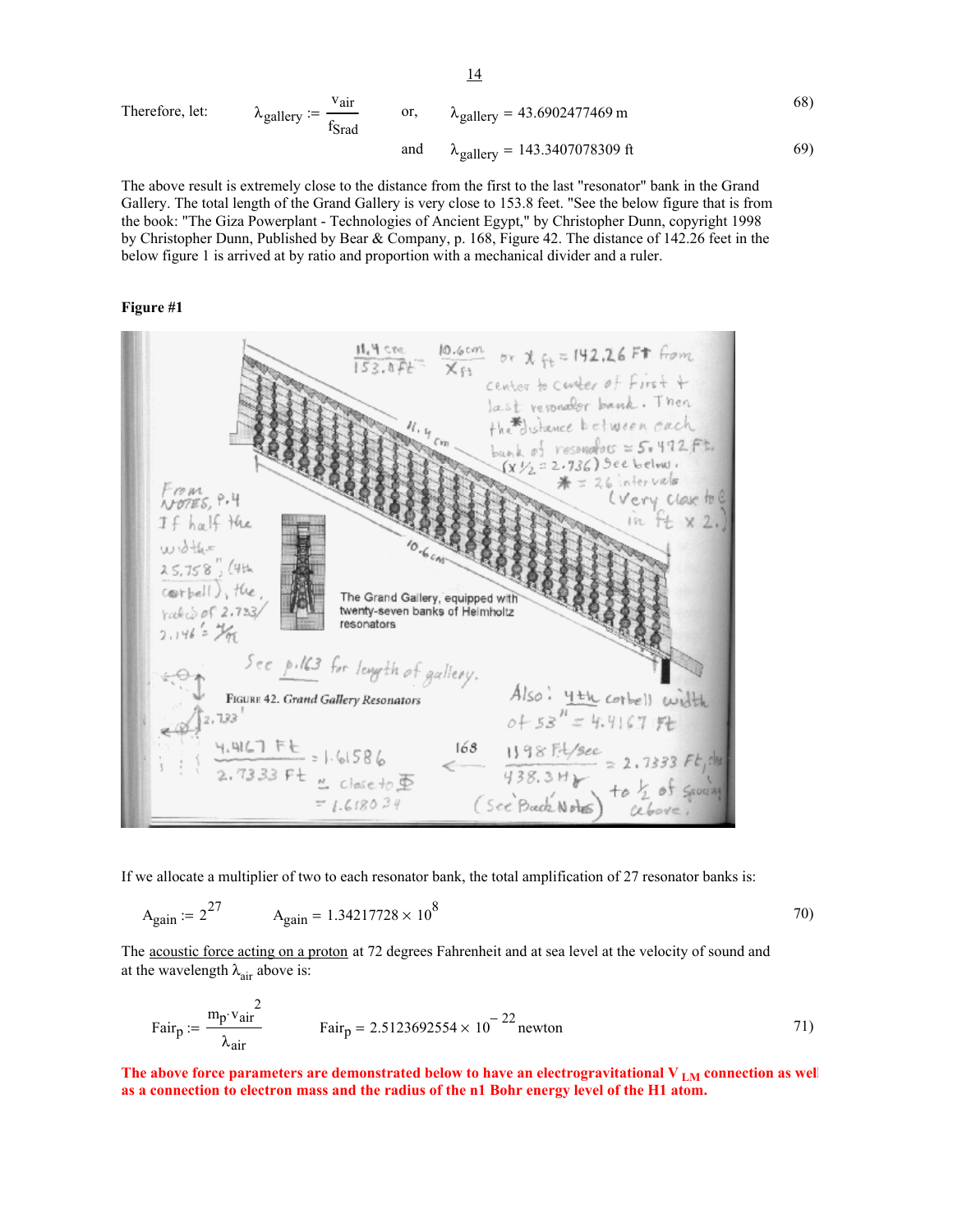The force relative to the **least quantum magnetic force** at the n1 energy shell of the hydrogen H1 atom is calculated next as:

$$
F_{Rn1} := \frac{m_e \cdot V_{LM}^2}{R_{n1}} \qquad F_{Rn1} = 1.2561846277 \times 10^{-22} \text{ newton} \tag{72}
$$

The ratio of the two forces above is:

Ratio<sub>F1\_2</sub> := 
$$
\frac{\text{Fair}_{p}}{\text{F}_{Rn1}}
$$
 or, Ratio<sub>F1\_2</sub> = 2 (**Equal to 2 exactly.**) (73)

Then each interaction of the acoustic (air) motion of the proton in the H1 Hydrogen atom with its associated electron in and about that atom will allow for an equalized force gain equal to exactly two times the least quantum magnetic force which is also equal to one of the parameter elements of the total electrogravitational force interaction. See the below electrogravitational equation for clarification. **The acoustic wavelength (**λ**air) is the key to synchronizing the electron and proton force parameters for the energy boost shown above.**

The electrogravitational force between two electrons at the  $R_{n1}$  radius is:

$$
F_{EG} := F_{Rn1} \cdot \mu_0 \cdot F_{Rn1}
$$
\n
$$
F_{EG} = 1.9829730553 \times 10^{-50} \text{ newton} \cdot \frac{\text{henry}}{\text{m}} \cdot \text{newton}
$$
\n
$$
\tag{74}
$$

This provides the mechanism for amplification of the least quantum electrogravitational energy up through the resonator banks to the desired level. It turns out that the quantum energy result yields an energy that has a frequency very close to the hyperfine frequency of the H1 atom which is ubiquitous in the universe.

$$
E_{LMgain} = h \cdot f_{LM} \cdot A_{gain} \qquad E_{LMgain} = 8.9220473692 \times 10^{-25} \text{ joule}
$$
 (75)

The quantum frequency associated with the above energy is:

$$
f_{LMgain} := \frac{E_{LMgain}}{h}
$$
 
$$
f_{LMgain} = 1.34650554 \times 10^9 \,\text{Hz}
$$
 (76)

The empirical value of the hydrogen hyperfine frequency is:

$$
f_{H1} := 1.420405751786 \cdot 10^{09} \cdot Hz
$$
 and  $f_{H1} - f_{LMgain} = 7.3900211783 \times 10^7 Hz$  77)

# **Note:** Please refer to my previous work at **http://electrogravity.com/DualFreqEG/A\_frequency4.pdf**, equation (29) on page 6, wherein  $A'_{\text{dbf}} = 73.405234414 \text{ MHz.}$

The location of the Great Pyramid is of interest from the standpoint that it was a carefully chosen site that would harness the inertial as well as gravitational energy potential of the Earth. The energy was then imparted to the proton in the hydrogen H1 atom, quite possibly being freely available in the Grand Gallery. The slope of the Grand Gallery may have also played an important part in arriving at the most efficient energy capture. The following parameters are necessary for the calculation of the related Earth energies as described above.

The radius of the Earth is:  $R_E = 6.37 \cdot 10^{06}$  m The circumference of the Earth is:  $C_E := 2 \cdot \pi \cdot R_E$ 

The actual Grand Gallery slope has been measured as: slope $_{GG}$  := 26.29361111 deg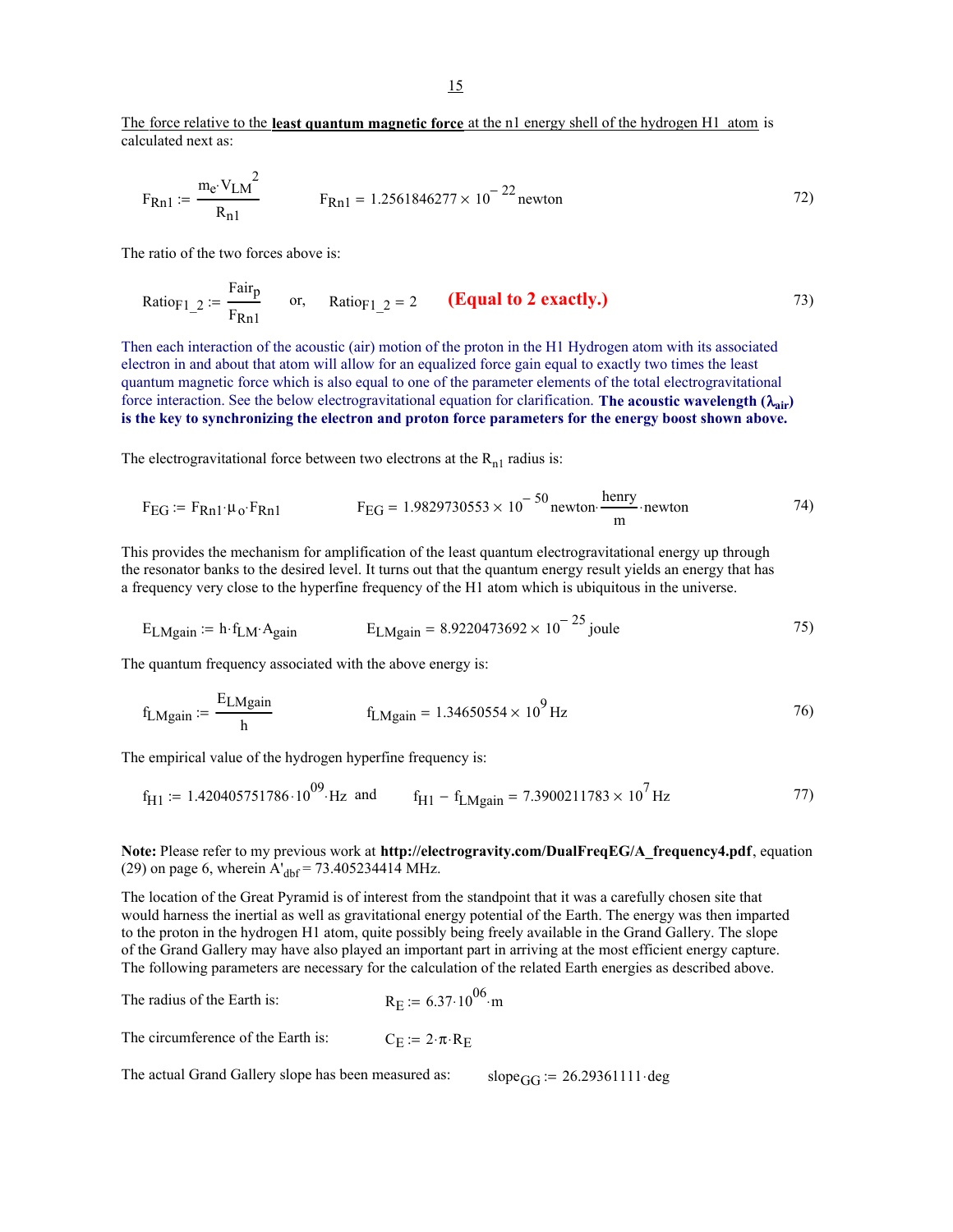The latitude of the Great Pyramid is very close to 29 degrees, 58 minutes, 51 seconds North. Therefore, the longitudinal velocity of rotation may be calculated as shown below.

Great Pyramid latitude: Lat :=  $29.98083333 \cdot deg$ 

$$
V_{pyr} := \frac{C_E}{24.3600 \text{ sec}} \cdot \cos(\text{Lat}) \qquad \text{or,} \qquad V_{pyr} = 1.3164521338 \times 10^3 \frac{\text{ft}}{\text{sec}} \qquad (78)
$$

The inertial force acting on a proton of the H1 atom 90 degrees to the Earth's axis of rotation is calculated as:

$$
F_r := \frac{m_p \cdot V_{pyr}^2}{R_E \cdot \cos(Lat)}
$$
 or,  $F_r = 4.8807240255 \times 10^{-29}$  newton (79)

The additional product of the cosine of the latitude (Lat) in the denominator is used to arrive at the actual radius of rotation with respect to the orthogonal axis of rotation of the Earth.

Next, the gravitational force acting on the proton is calculated relative to the radius of the Earth from the center of mass of the Earth.

The mass of the Earth is:  $M_E := 5.98 \cdot 10^{24}$ ·kg

Then the force of gravity at the radius of the Earth on a proton is:

$$
F_{Gp} := \frac{G \cdot M_E \cdot m_p}{R_E^2}
$$
 
$$
F_{Gp} = 1.6448066378 \times 10^{-26} \text{ newton}
$$
 (80)

The total vector energy is arrived at by multiplying the force times a distance of action which is very close to the total distance of the Grand Gallery length which is 153.3 feet.

First, the net vectored force related to the gravitational force is found. The result is the force parallel to the disk of rotation at the latitude of the great Pyramid.

$$
F'_{\text{Gp}} := F_{\text{Gp}} \cdot e^{i - \text{Lat}}
$$
\n
$$
F'_{\text{Gp}} = 1.4247193645 \times 10^{-26} - 8.2192676564i \times 10^{-27} \text{ newton}
$$
\n
$$
81)
$$

$$
F_{\text{tot}} := F'_{\text{Gp}} - F_{\text{r}} \qquad |F_{\text{tot}}| = 1.6405808036 \times 10^{-26} \text{ newton} \qquad (82)
$$

The slope of the Grand Gallery nearly coincides with the plane of rotation at the latitude of the Great Pyramid. The difference is taken into account to allow for a slight adjustment of the force and then the work or energy is arrived at by multiplying the net force by the adjusted working distance as shown below.

$$
\text{F}_{\text{tot}} := \cos(\text{Lat} - \text{slope}_{\text{GG}}) \cdot \text{F}_{\text{tot}} \qquad |\text{F}_{\text{tot}}| = 1.6371847769 \times 10^{-26} \text{ newton} \qquad 83)
$$

$$
E_{\text{Gp}} := |F'_{\text{tot}}| \cdot (148.1311 \cdot \text{ft})
$$
  $E_{\text{Gp}} = 7.3919480884 \times 10^{-25} \text{ joule}$  84)

Below is the hyperfine H1 energy divided by the above net energy  $E_{\text{Gp}}$  imparted to a proton in the Grand Gallery by the gravitational field of the Earth as well as the inertial energy in the plane of rotation.

$$
\frac{h \cdot f_{H1}}{E_{Gp}} = 1.2732388863 \quad \text{where,} \quad \frac{4}{\pi} = 1.2732395447 \quad \text{arg} \left( \frac{h \cdot f_{H1}}{E_{Gp}} \right) = 0 \text{ deg} \quad \text{Viola!} \tag{85}
$$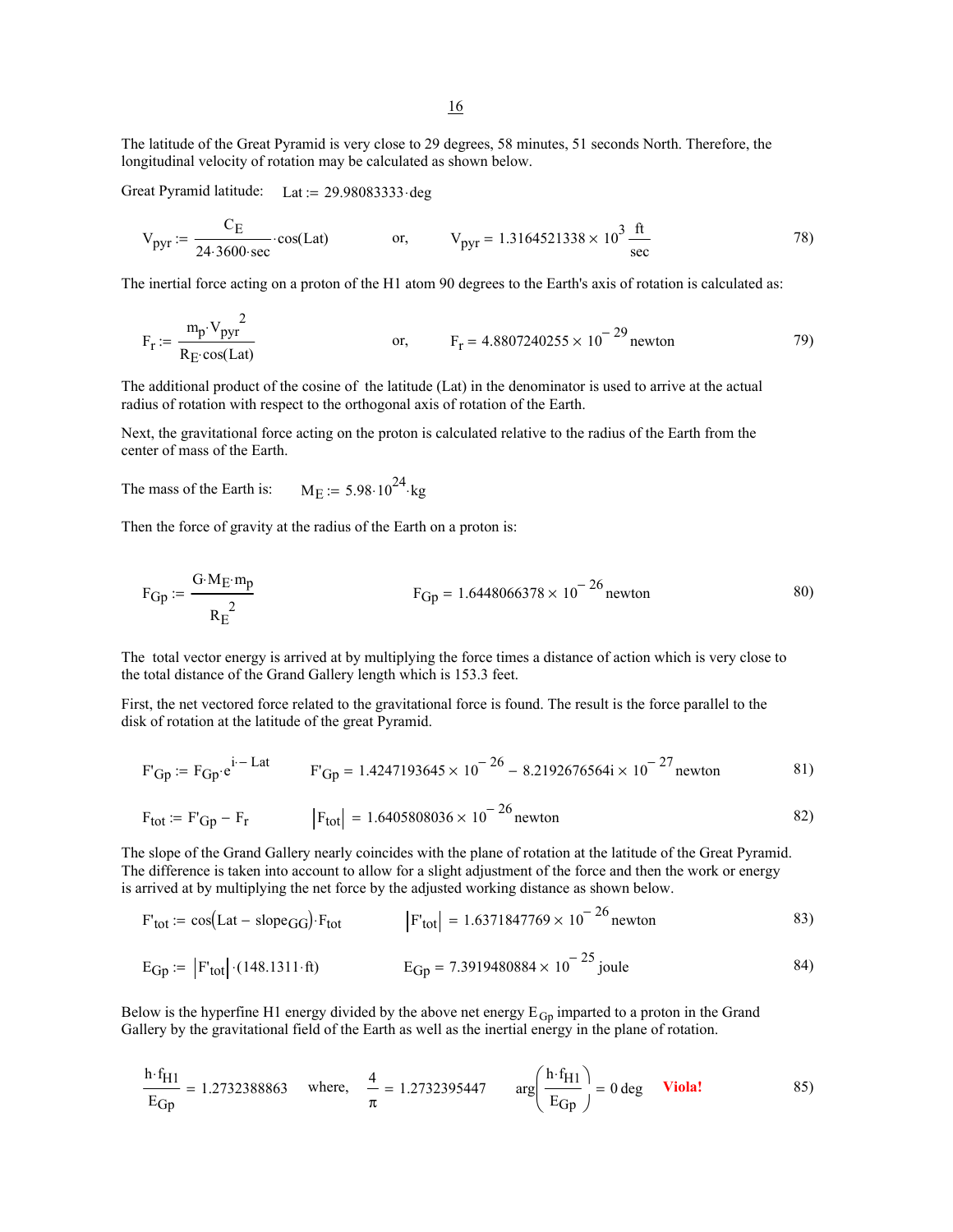The  $4/\pi$  ratio is the result and may be taken as significant since it is very close to being equal to the square root of the Golden Ratio.

The kinetic quantum energy of the proton in the H1 atom due to the rotational velocity of the Earth at 30 degrees latitude North is:

$$
E_r := \frac{m_p \cdot V_{pyr}^2}{2}
$$
  $E_r = 1.3465056052 \times 10^{-22} \text{ joule}$  (86)

The quantum frequency is: Er  $\frac{E_T}{h}$  where,  $f_T = 2.0321313954 \times 10^{11}$  Hz 87)

The energy of interaction is the energy in the field. The average is obtained by dividing by 2. The frequency is very close to the mean of the Cosmic Background Radiation frequency of 3 x 10 11 Hz which is associated with the background energy left over after the Big Bang event.

Next, the geographically related rotation velocity of the proton is used to calculate the force on a proton at a given magnetic field strength of the Earth orthogonal to the direction of the velocity related to the charge on the proton. It is desired to arrive at a wavelength related to the energy of rotation  $E_r$  above that will yield a wavelength equal to the electron's least quantum electrogravitational wavelength.

Let:

$$
B_E := 138.8 \cdot 10^{-06} \cdot \text{tesla} \qquad \lambda_{BE} := \left[ \frac{E_r(\sin(\text{slope}_{GG}))}{q_o \cdot V_{pyr} \cdot B_E} \right] \cdot \left( \frac{4}{\pi} \right) \qquad \lambda_{BE} = 8.5108652495 \times 10^{-3} \, \text{m} \quad 88)
$$

And:

$$
\lambda_{LM} := \frac{h}{m_e \cdot V_{LM}}
$$
 (Equals electrogravitational wavelength.) 
$$
\lambda_{LM} = 8.5149954142 \times 10^{-3} \text{ m}
$$
 89)

This may cause a resonance of standing wave nature between the proton and the electron with the quantum electrogravitational wavelength  $\lambda_{LM}$  as shown above.

Another way of calculating the velocity of the Great Pyramid is shown below.

The standard equation for the linear velocity of a particle experiencing angular rotation is:

$$
V = 2 \cdot \pi \cdot f \cdot r \quad \text{where:} \quad f = \frac{1}{T} \text{ and } T \text{ is time in seconds.}
$$

$$
T_{rot} = 3600 \cdot \frac{\sec}{hr} \cdot 24 \cdot hr \quad T_{rot} = 8.64 \times 10^4 \sec \quad (3600 \text{ seconds/hour times } 24 \text{ hours in 1 day of rotation.)}
$$

Then the velocity at the latitude of the Great Pyramid is: 91)

(From above)

$$
VI_{pyr} := \frac{2 \cdot \pi \cdot (R_E \cdot \cos(Lat))}{T_{rot}} \quad \text{or,} \quad VI_{pyr} = 1.3164521338 \times 10^3 \frac{\text{ft}}{\text{sec}} \qquad V_{pyr} = 1.3164521338 \times 10^3 \frac{\text{ft}}{\text{sec}}
$$

What would be the change in latitude to arrive at a change in radius equal to the least quantum electrogravitational radius  $R_{LM}$ ?

where, 
$$
\lambda_{LM} = 8.5149954142 \times 10^{-3} \text{ m}
$$
  $R_{LM} := \frac{\lambda_{LM}}{2 \cdot \pi}$   $R_{LM} = 1.3552036106 \times 10^{-3} \text{ m}$  92)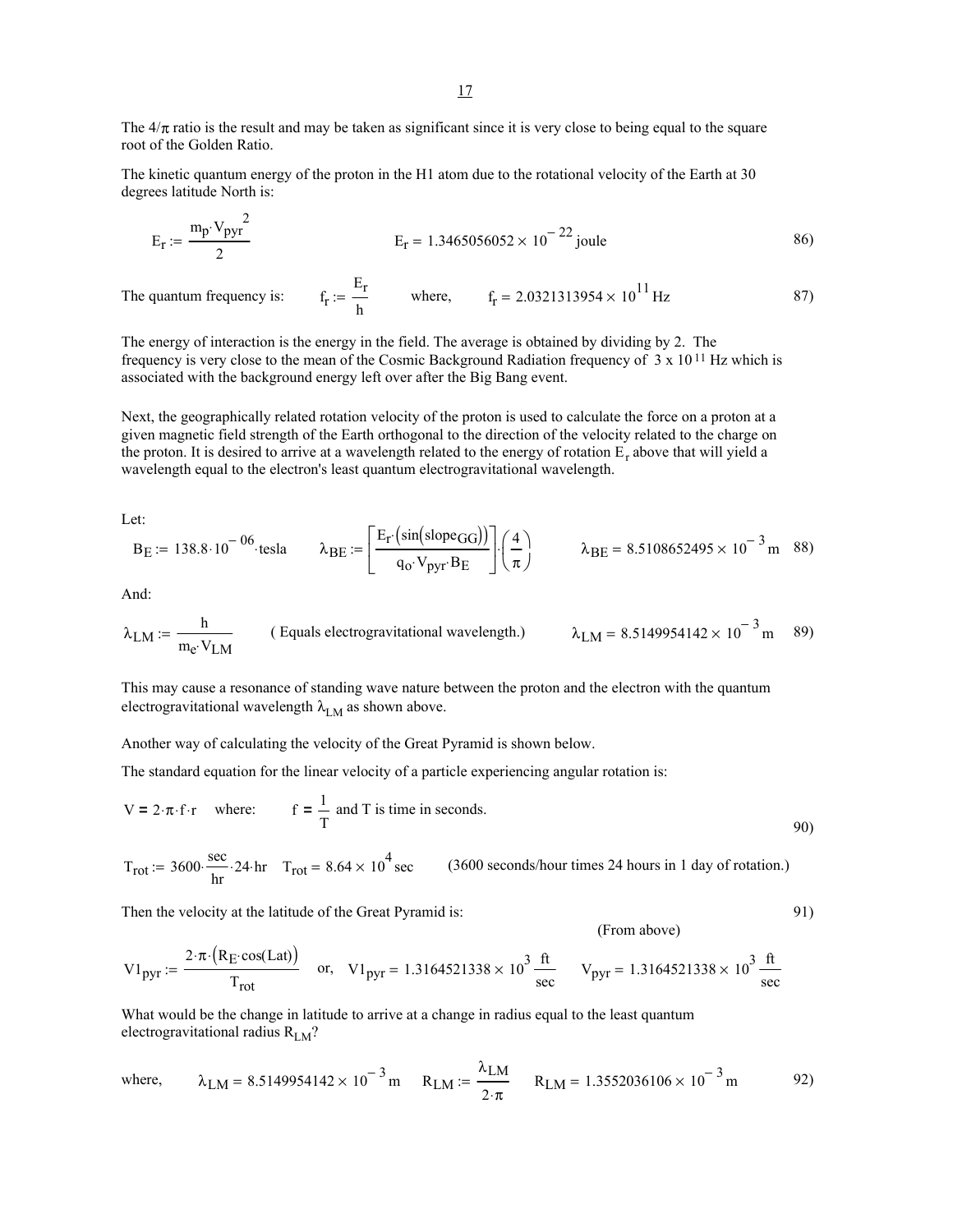The statement that addresses the above question is:

$$
R_{LM} = (R_E \cdot \cos(\text{Lat})) - (R_E \cdot \cos(\text{ALat})) \tag{93}
$$

where ∆Lat is the required latitude to produce the electrogravitational wavelength along the plane of rotation. Utilizing Mathcad's symbolic equation solver we solve for the unknown ∆Lat as follows:

$$
R_{LM} = (R_E \cos(Lat)) - (R_E \cos(\Delta Lat))
$$
 
$$
Lat = 29.98083333 \text{ deg}
$$

has solution(s)

$$
\pi - a \cos \left[ \frac{(R_{LM} - R_E \cos(Lat))}{R_E} \right] \qquad \text{or,} \qquad \Delta \text{Lat} := \pi - a \cos \left[ \frac{(R_{LM} - R_E \cos(Lat))}{R_E} \right] \tag{94}
$$

$$
\Delta \text{Lat} = 29.9808333544 \text{ deg} \qquad \text{check:} \qquad \left( R_E \cdot \cos(\text{Lat}) \right) - \left( R_E \cdot \cos(\Delta \text{Lat}) \right) = 1.3552028686 \times 10^{-3} \text{ m} \qquad 95
$$

The change in circumferential distance due to the change in latitude is equal to  $2\pi$  times the change in radius R<sub>LM</sub> which is equal to the least quantum electrogravitational wavelength  $\lambda_{LM}$ .

Then: 
$$
\Delta \text{Cir} := 2 \cdot \pi \cdot \left[ \left( R_E \cdot \cos(\text{Lat}) \right) - \left( R_E \cdot \cos(\Delta \text{Lat}) \right) \right]
$$
 or,  $\Delta \text{Cir} = 8.5149907521 \times 10^{-3} \text{ m}$  96)

Where the least quantum electrogravitational wavelength is:

$$
\lambda_{LM} = 8.5149954142 \times 10^{-3} \,\mathrm{m}
$$

Distance equals velocity times time.

$$
\Delta T := \frac{\Delta C \text{ir}}{V_{\text{pyr}}} \qquad \Delta T = 2.1220916924 \times 10^{-5} \text{ sec} \quad \Delta f := \frac{1}{\Delta T} \qquad \Delta f = 4.7123317225 \times 10^{4} \text{ Hz}
$$

$$
2 \cdot \pi \cdot \Delta f = 2.9608453441 \times 10^5 \,\text{Hz}
$$
 98)

Note: 
$$
\Delta f \cdot \left( \alpha \cdot \frac{4}{\pi} \right) = 437.8358648112 \text{ Hz (See eq. 63 above.)}
$$
 99)

The ultrasonic frequency ∆f may exist in matter such as granite and marble. This would explain the use of the 438.3 Hz frequency above in the Grand Gallery.

Finding the right frequency of acoustic and electrical pulsation may synchronize the pulsating energy coming from the Earth so that over time the energy would build to a high level suitable for levitation and energy extraction by resonator mechanisms. For instance, the magnetic energy coming from the Earth may be considered as **not** moving with the rotation of the Earth. Therefore, an object moving with the surface of the Earth would be cutting the magnetic lines of flux continually. Also, adjusting an acoustic frequency of pulsation properly will allow for resonance with the pulsations of the Earth so that as the object rotates around a circle of the Earth from East to West, the bands of magnetic and acoustic pulsation would synchronize with the pulsations of the object such as the Grand Gallery Hydrogen atoms and energy would continue to build in the Hydrogen gas as a result. This principle would also work in the case of the famous 'stone levitators' wherein levitation is accomplished by acoustic means such as drums and gongs played near the stone at a certain beat rate.

See: **http://www3.sympatico.ca/slavek.krepelka/ideas/stolev.htm** "Stone Levitation" **http://www.crystalinks.com/levitationtibet.html** "Tibetan Sound Levitation Of Large Stones Witnessed By Scientist"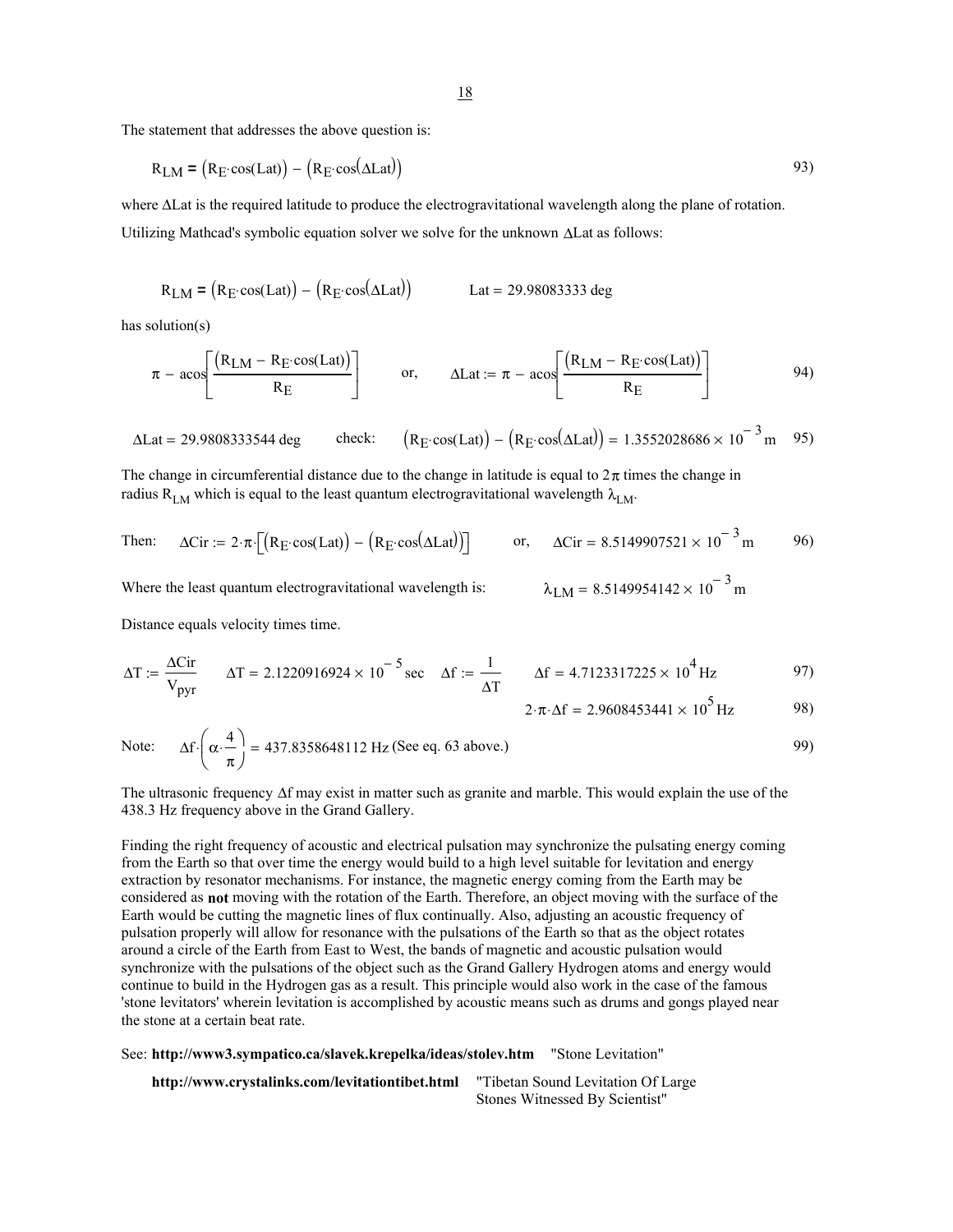There are also lines of flux corresponding to so called 'Ley lines" that can be detected by some people. Next, we examine the corrected air velocity relative to the slight difference of the slope of the Grand Gallery with the latitude of the Great Pyramid and find the vector slope in degrees relative the velocity of the pyramid with the corrected air velocity in the Grand Gallery. This will lead to a calculation of when the Great Pyramid at Giza may have been built.

Lat = 29.98083333 deg

\nslope<sub>GG</sub> = 26.29361111 deg

\nAngle := Lat – slope<sub>GG</sub>

\nAngle = 3.68722222 deg

\nY<sub>pyr</sub> = 1.3164521338 × 10<sup>3</sup> 
$$
\frac{\text{ft}}{\text{sec}}
$$

\nY<sub>air</sub> := cos(Angle) · v<sub>air</sub>

\nAv<sub>air</sub> = 1.127087837 × 10<sup>3</sup>  $\frac{\text{ft}}{\text{sec}}$ 

\nY<sub>pyr</sub> = 1.127087837 × 10<sup>3</sup>  $\frac{\text{ft}}{\text{sec}}$ 

\nY<sub>pyr</sub> = 1.127087837 × 10<sup>3</sup>  $\frac{\text{ft}}{\text{sec}}$ 

\nY<sub>pyr</sub> = 1.127087837 × 10<sup>3</sup>  $\frac{\text{ft}}{\text{sec}}$ 

atan
$$
\left(\frac{V_{pyr}}{\Delta v_{air}}\right)
$$
 = 49.4313304509 deg  $\tanh\left(\frac{4}{\pi}\right)$  = 51.8539740128 deg 102)

It may be that the angles above agreed in the beginning when the Great Pyramid was first built. It therefore may be possible that when the Great Pyramid was built, the velocity of the Earth was faster resulting in a shorter period of rotation. Using Mathcad's symbolic processor, we can solve for the old or original Earth rotation velocity at the latitude of the Great Pyramid that will yield the angle equal to the atan of  $4/π$ .

$$
\text{atan}\left(\frac{\text{V}_{\text{pyr}}}{\Delta \text{v}_{\text{air}}}\right) = \text{atan}\left(\frac{4}{\pi}\right) \qquad \text{Solving for V}_{\text{pyr}} \text{ has solution(s)} \tag{103}
$$

$$
\frac{4}{\pi} \cdot \Delta v_{\text{air}} \qquad \text{or,} \qquad V_{\text{pyrold}} := \frac{4}{\pi} \cdot \Delta v_{\text{air}} \qquad \qquad V_{\text{pyrold}} = 1.4350528044 \times 10^3 \frac{\text{ft}}{\text{sec}} \qquad (104)
$$

Then the actual seconds per rotation of the Earth when the Great Pyramid may have been built is:

$$
\frac{V_{pyr}}{V_{pyrold}} \cdot \left(3600 \cdot \frac{\sec}{hr} \cdot 24 \cdot hr\right) = 7.9259427952 \times 10^4 \sec \text{ where,} \qquad \frac{V_{pyr}}{V_{pyrold}} = 0.9173544902 \qquad (105)
$$

The seconds per rotation now (year 2008) is:

$$
\left(3600 \cdot \frac{\sec}{\text{hr}} \cdot 24 \cdot \text{hr}\right) = 8.64 \times 10^4 \text{ sec}
$$

The total time the Earth has slowed since the Great Pyramid was built is:

$$
T_{\text{total}} := \left(3600 \cdot \frac{\text{sec}}{\text{hr}} \cdot 24 \cdot \text{hr}\right) - \frac{V_{\text{pyr}}}{V_{\text{pyrold}}} \cdot \left(3600 \cdot \frac{\text{sec}}{\text{hr}} \cdot 24 \cdot \text{hr}\right) \quad T_{\text{total}} = 7.1405720482 \times 10^3 \text{ sec}
$$

$$
T_{\text{total}} = 1.9834922356 \,\text{hr}
$$
\n
$$
\text{Define:} \quad \text{cen} := 100 \cdot \text{yr} \quad \text{cen} = 3.155692608 \times 10^9 \,\text{sec}
$$
\n
$$
108\,\text{pc}
$$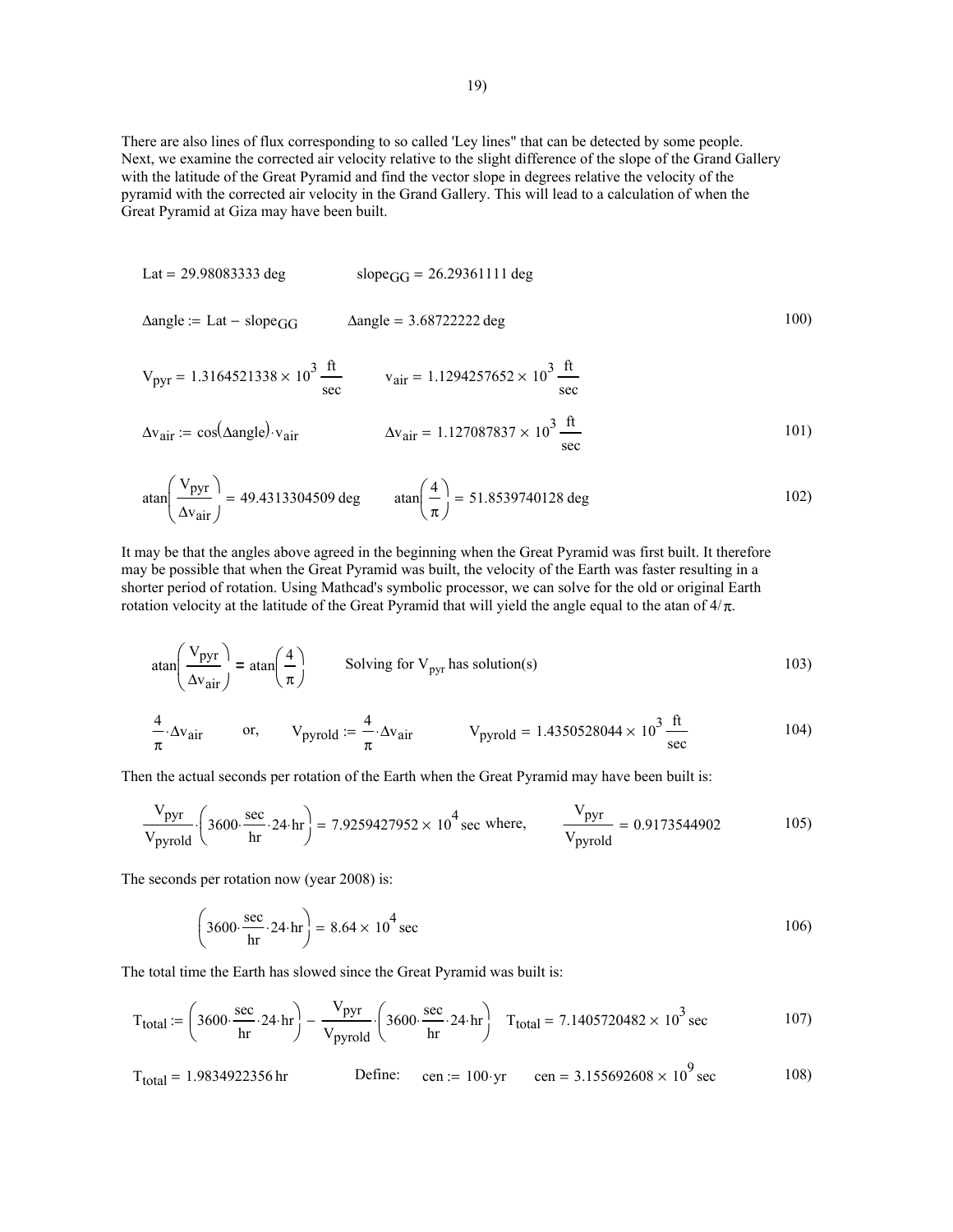The Earth is measured by scientists of today as slowing an average of 0.0018 seconds per century. Extrapolating backwards in time, the age of the Great Pyramid is calculated as:

7.1405725987·10<sup>3</sup>·sec = 
$$
0.0018 \cdot \frac{\sec}{\text{cen}} \cdot (\text{n} \cdot \text{cen})
$$
 where n is the number of centuries.

Solving for (n) as the number of centuries from the above equation:

7.1405725987·10<sup>3</sup>·sec = 0.0018·
$$
\frac{\text{sec}}{\text{cen}}
$$
·n·cen Solving for n: 110)

$$
3966984.7770555555556 = 3.9669847771 \times 10^6 = \text{total number of centuries.}
$$

$$
3.9669847771 \cdot 10^{6} \cdot \text{cen} = 3.9669847771 \times 10^{8} \text{ yr} = 396.69847771 \text{ million years.}
$$

It is suggested by the above result that the Great Pyramid may have been used as a power generator to cause global terraforming. Christopher Dunn, in his notable book, "The Great Powerplant At Giza", suggested that microwave energy was beamed upwards into space through waveguides sloaping upwards from the King's Chamber. The microwaves were possibly generated via a maser process involving resonance with the Hyperfine frequency of the hydrogen atoms which were chemically generated in the Queen's Chamber and fed upwards to the King's Chamber via the Grand Gallery shown above. The same may be said of the pyramids on Mars. This is not unreasonable since the age of the Earth is measured as about 4 to 4.5 billion years old. Perhaps terraforming killed the dinosaurs in the process.

Equations 71, 72 and 73 from above have a correlation with the results of one of my previous papers. In that paper, equations 9 and 10 on page 2 of, "The Derivation Of The Least Quantum Electrogravitational Frequency", wherein equation 9 yielded a quantum frequency equal to exactly twice that of equation 10. These frequencies have an energy equivalent by  $E = hf$ ...

See: http://www.electrogravity.com/EGFreqSolve/EGFreqSolve\_Add1.pdf

Eq. 9: 
$$
f_{LMneg} = \left[ \frac{d}{d\lambda_e} \left( \frac{V_e \cdot t_e \cdot \lambda_e^{-2}}{E_{V\_m}} \right) \right] \cdot \alpha_{new}
$$
  $f_{LMneg} := -20.064496091 \cdot i \cdot Hz$  113)

Quote:

"What does the above formula mean? It is stating that an extremely low spin related frequency is generated by the change of one Compton wavelength in obtaining the cubic form of the magnetic field related to the electron Compton area in the numerator. This frequency is further brought about by the transfer mechanism of the special case fine structure constant in (meter<sup>2</sup> per second<sup>2</sup>) terms. That is, when the plane area changes to a volume in the magnetic field.

The positive result for  $f_{LM}$  is stated below in terms of a change of one Compton wavelength related to the E field of the electron. The derivative with respect to one Compton wavelength yields a potential without the reference "per meter" since the derivative raises the power to zero of the wavelength." --Unquote.

Eq. 10: 
$$
f_{LMpos} = \left[\frac{d}{d\lambda_e} \left(\frac{T_{vsec\_m2}}{V_e \lambda_e^{-1}}\right)\right] \alpha_{new} \qquad f_{LMpos} := 10.0322480455i \cdot Hz
$$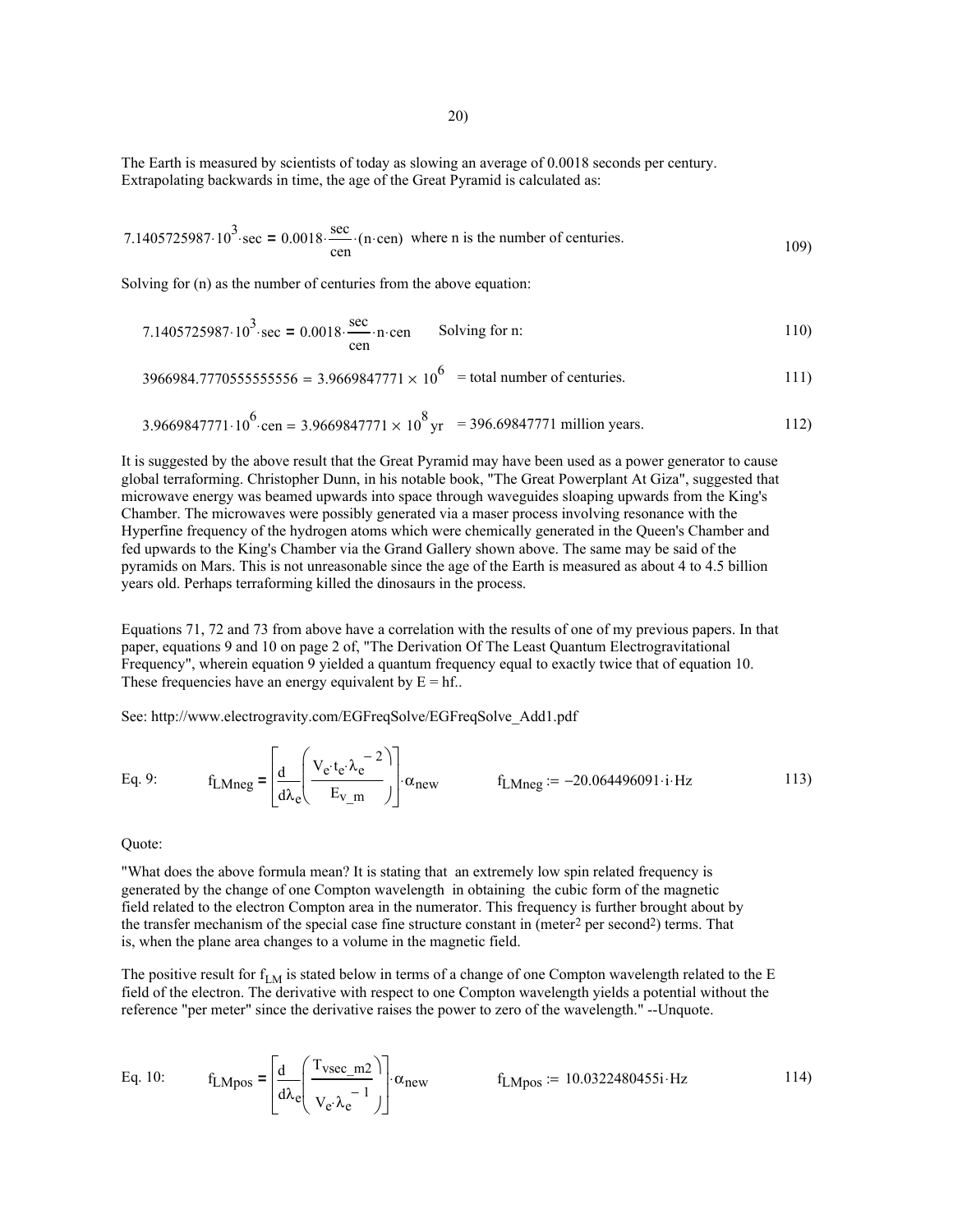Equations 71, 72 and 73 are repeated below for illustration.

71: Fair<sub>p</sub> := 
$$
\frac{m_{p} \cdot v_{air}^2}{\lambda_{air}}
$$
 Fair<sub>p</sub> = 2.5123692554 × 10<sup>-22</sup> newton

72: 
$$
F_{Rn1} := \frac{m_e \cdot V_{LM}^2}{R_{n1}}
$$
  $F_{Rn1} = 1.2561846277 \times 10^{-22}$  newton 116)

73: Ratio<sub>F1\_2</sub> := 
$$
\frac{\text{Fair}_{p}}{\text{F}_{Rn1}}
$$
 or, Ratio<sub>F1\_2</sub> = 2 (**Equal to 2 exactly.**) 117)

The energies are all related to the first energy level radius  $R_{n1}$  of the hydrogen H1 atom as shown below.

9: 
$$
Ef_{LMneg} := h \cdot f_{LMneg}
$$
  $Ef_{LMneg} = -1.3294886597i \times 10^{-32}$  joule

71: EFairp := Fairp⋅Rn1 EFairp 1.3294886603 10<sup>−</sup> <sup>32</sup> <sup>=</sup> <sup>×</sup> joule 119)

10: 
$$
Ef_{LMpos} = h \cdot f_{LMpos}
$$
  $Ef_{LMpos} = 6.6474432984 \times 10^{-33}$  joule

72: EFRn1 := FRn1⋅Rn1 EFRn1 6.6474433014 10<sup>−</sup> <sup>33</sup> <sup>=</sup> <sup>×</sup> joule 121)

Then the following equality incorporates a synchronization of the quantum related acoustics of the proton with fundamental quantum parameters of the hydrogen n1 level of the electron wherein the absolute forces are equal on the proton and the electron and this is stated as shown in the below equality.

$$
\frac{m_e \cdot V_{LM}}{R_{n1}} = \frac{m_p \cdot v_{air}}{2 \cdot \lambda_{air}} \qquad 2 \cdot \lambda_{air} = 5.1769617993 \text{ ft} \qquad (122)
$$

$$
\frac{m_{e}V_{LM}^{2}}{R_{n1}} = 1.2561846277 \times 10^{-22} \text{ newton}
$$
\n
$$
\frac{m_{p}V_{air}^{2}}{2 \cdot \lambda_{air}} = 1.2561846277 \times 10^{-22} \text{ newton}
$$
\n
$$
123)
$$

It is of interest that the actual distance between the resonators in the Grand Gallery are close to twice the wavelength of  $\lambda_{\text{air}}$  in order that the forces acoustic and quantum are equal.

Also: 
$$
Ef_{LMneg} + EFair_p = 1.3294886603 \times 10^{-32} - 1.3294886597i \times 10^{-32}
$$
 joule 124)

$$
\arg\left(\text{Ef}_{\text{LMneg}} + \text{EFair}_{p}\right) = -44.9999999871 \text{ deg}
$$

$$
\text{Ef}_{\text{LMpos}} + \text{EF}_{\text{Rn1}} = 6.6474433014 \times 10^{-33} + 6.6474432984 \times 10^{-33} \text{ joule}
$$

$$
arg(Ef_{LMpos} + EF_{Rn1}) = 44.9999999871 \text{ deg}
$$
\n
$$
log \text{ Note that the angle of the stones in the ceiling of the Grand Gallery are equal to 45 degrees.}
$$
\n127)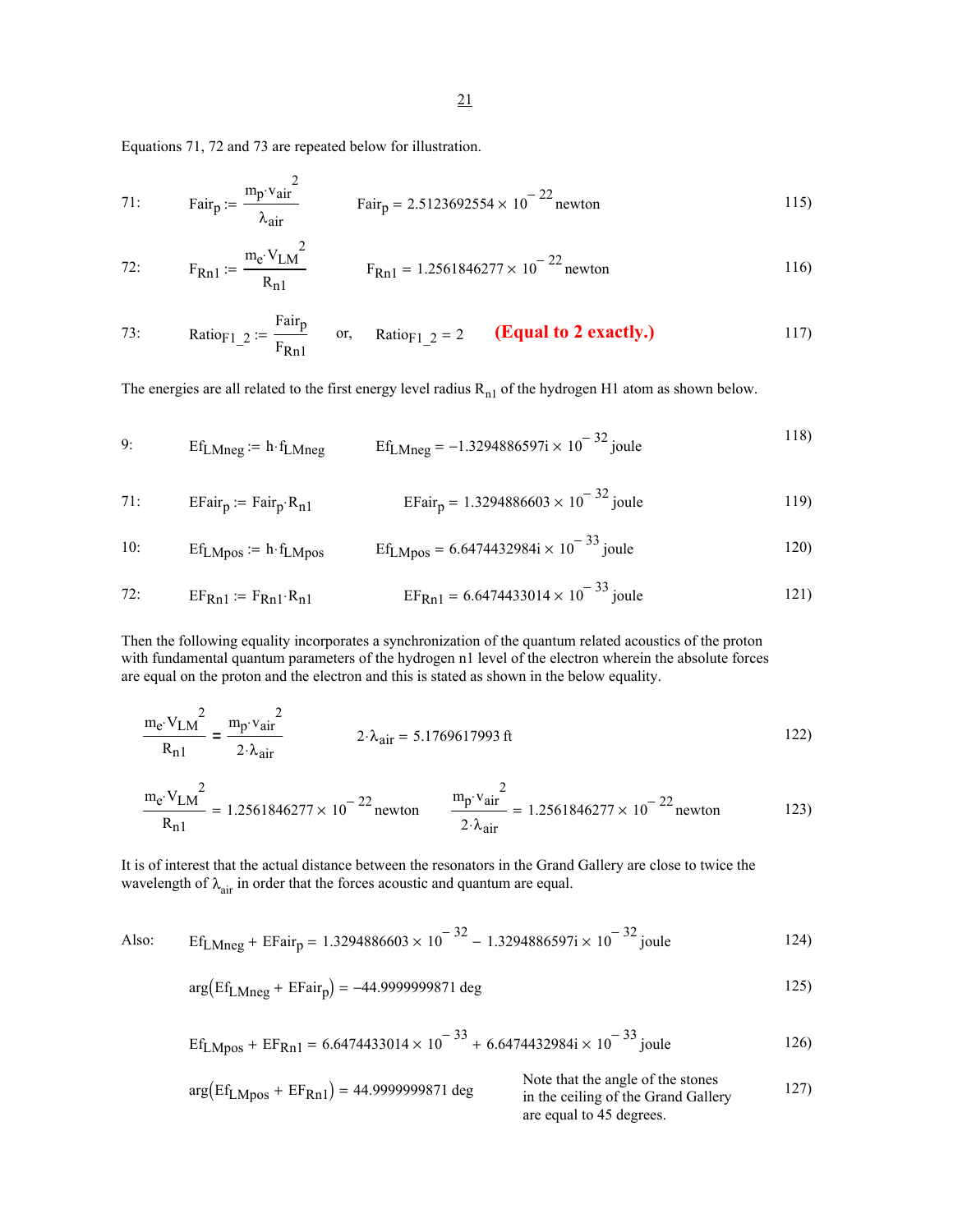The following correlations with my previous works concerning related quantum and acoustic frequencies occur in equation 77 above as well as equations 97, 98, and 99, also above. First equation 77 is repeated below from above.

Quote From Above:

77: 
$$
f_{H1} - f_{LMgain} = 7.3900211783 \times 10^7
$$
 Hz

"The change in circumferential distance due to the change in latitude is equal to  $2\pi$  times the change in radius R<sub>LM</sub> which is equal to the least quantum electrogravitational wavelength  $\lambda_{LM}$ ."

96: Then: 
$$
\Delta \text{Cir} := 2 \cdot \pi \cdot \left[ \left( R_E \cdot \cos(\Delta L \cdot \text{at}) \right) - \left( R_E \cdot \cos(\Delta L \cdot \text{at}) \right) \right]
$$
  $\Delta \text{Cir} = 8.5149907521 \times 10^{-3} \text{ m}$  129)

Where the least quantum electrogravitational wavelength is:  $\lambda_{LM} = 8.5149954142 \times 10^{-3}$  m 130)

Distance equals velocity times time.

97: 
$$
\Delta T := \frac{\Delta C ir}{V_{pyr}}
$$
  $\Delta T = 2.1220916924 \times 10^{-5} \text{ sec}$   $\Delta f := \frac{1}{\Delta T}$   $\Delta f = 4.7123317225 \times 10^{4} \text{ Hz}$  131)

98:

$$
2 \cdot \pi \cdot \Delta f = 2.9608453441 \times 10^5 \,\text{Hz} \qquad 132)
$$

99: Note: 
$$
\Delta f \cdot \left(\alpha \cdot \frac{4}{\pi}\right) = 437.8358648112 \text{ Hz (See eq. 63 above.)}
$$

--Unquote.

A direct correlation exists with one of my previous papers titled, "*Primordial A-Vector Firmament Creation Field*", May 07, 2006, page 13, equations 69 & 70. A frequency was calculated as  $f_{BLM}$  = -295.955984569332 KHz which is very close to equation 98 above.

## See: **http://www.electrogravity.com/PrimePwr/PrimePwr.pdf**

Equations 69 & 70 from the above quote are shown below: Note: KHz :=  $1000 \text{ Hz}$ 

Quote:

Plank quantum frequency possibly related to  $B_{LM}$  in eq. 2.

$$
f_{BLM} = \frac{S_{real_2} \cdot t_{n1} \cdot (\lambda_{LM})^2}{h}
$$
  $f_{BLM} := -295.955984569332 \cdot KHz$  (134)

Plank quantum frequency possibly related to  $E_{LE}$  in eq. 4

70: 
$$
f_{\text{ELE}} = \frac{S_{\text{real}_2} \cdot t_{\text{LM}} \cdot (2 \cdot \pi \cdot R_{n1})^2}{h} \qquad f_{\text{ELE}} := -295.928924539595 \cdot \text{KHz}
$$
 (135)

--Unquote.

S<sub>real</sub> is derived in eq. 28 of the above reference as a quantum Poynting Power.

 $69:$